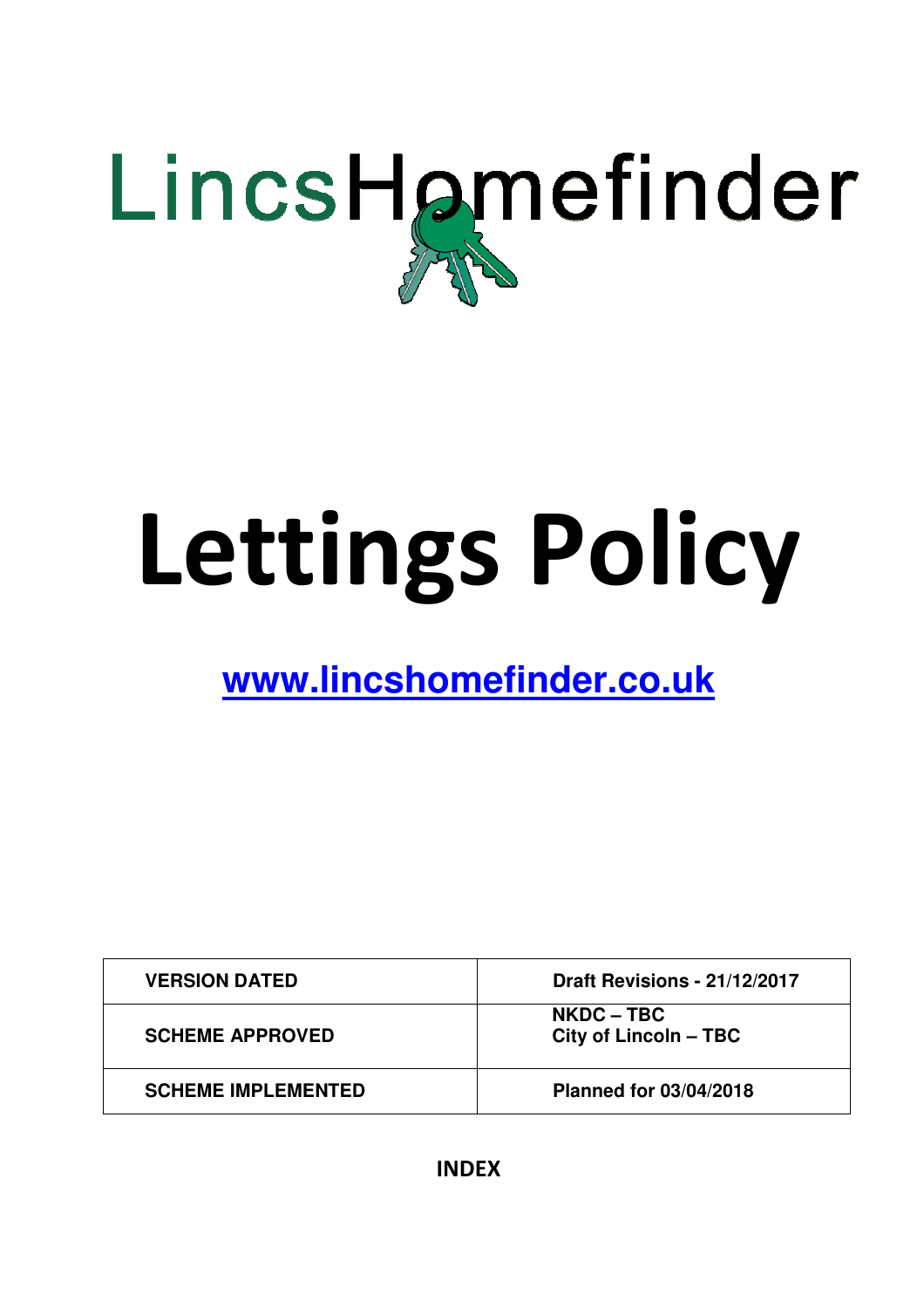| Ref<br>$\mathbf 1$                                     | Section           | Page |
|--------------------------------------------------------|-------------------|------|
| $\overline{2}$                                         |                   |      |
| $\overline{\mathbf{3}}$                                |                   |      |
| $\overline{\mathbf{4}}$                                |                   |      |
| $\overline{\mathbf{5}}$                                |                   |      |
| $\boldsymbol{6}$                                       |                   |      |
| $\boldsymbol{7}$                                       |                   |      |
| $\bf 8$                                                |                   |      |
| $\boldsymbol{9}$                                       |                   |      |
| $10\,$                                                 |                   |      |
| ${\bf 11}$                                             |                   |      |
| $12\,$                                                 |                   |      |
| 13                                                     |                   |      |
| ${\bf 14}$                                             |                   |      |
| 15                                                     |                   |      |
| $\mathsf A$<br>$\sf{B}$<br>$\mathsf{C}$<br>$\mathsf D$ | <b>Appendices</b> |      |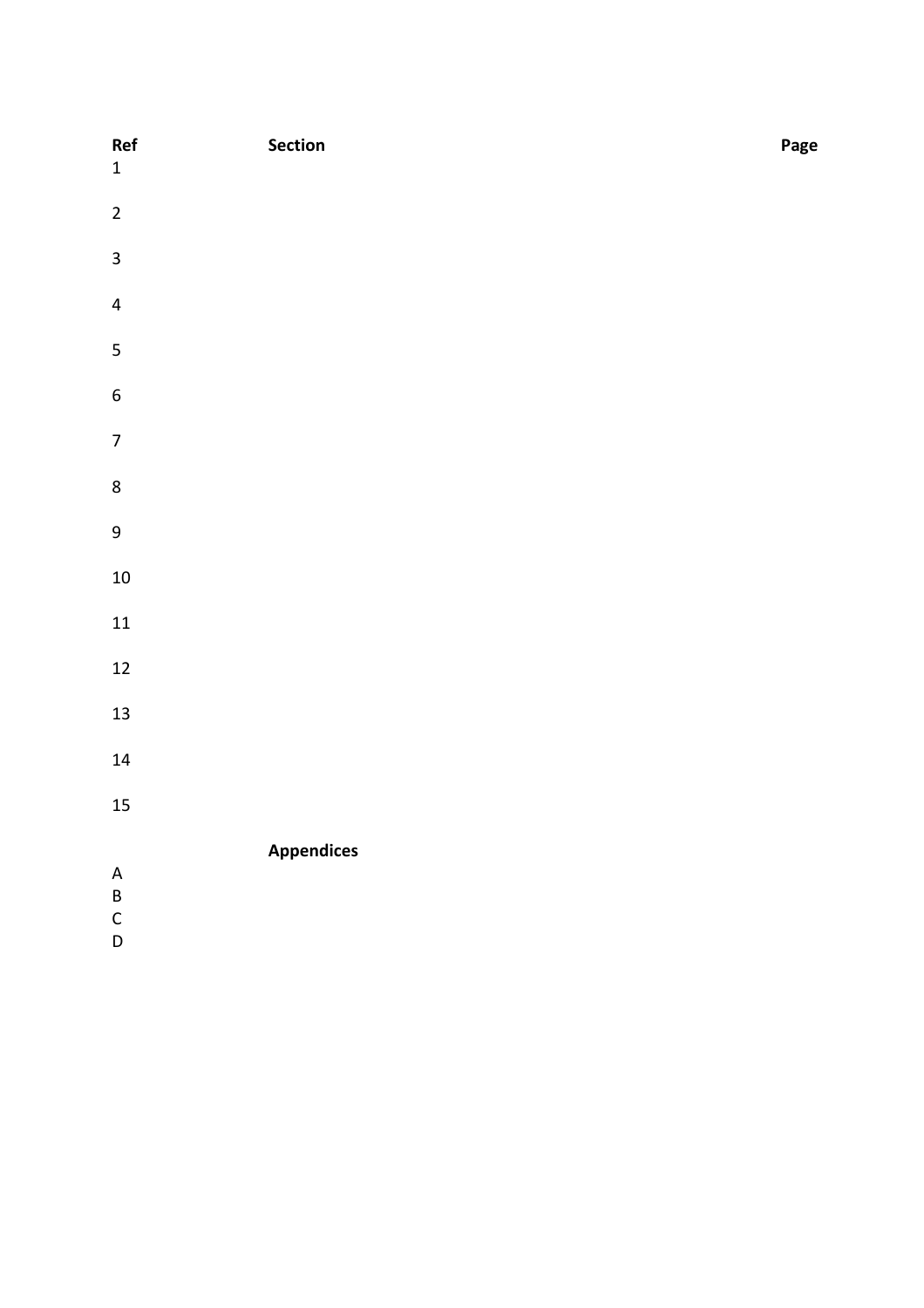# 1 Introduction

- 1.1 This is the allocation scheme, as required by the Housing Act 1996, as amended by the Homelessness Act 2012, Localism Act 2011 and as amended by the Homelessness Reduction Act 2017 for the partners listed below. It sets out the framework within which partners operate in the assessment of housing need on the common housing register and the letting of social and affordable rented properties.
- 1.2 Partners, and their housing arrangements are:
	- City of Lincoln Council stock holding local authority
	- North Kesteven District Council a stock holding local authority
- 1.3 Properties owned by other housing providers, operate their individual nomination arrangements with the above Partners through this scheme.

# 2 Statement of Choice

- 2.1 The Partnership is fully committed to enabling applicants to play an active role in choosing where they live, whilst accommodating those in the greatest housing need.
- 2.2 It is important that applicants are aware that the demand for accommodation is higher in some areas than in others, as is property availability and turnover. In making a decision about the choices available, applicants need to consider their housing need against the availability of properties in any given area.
- 2.3 The main objectives of this Policy are to:
	- Provide a fair, open and accountable framework with equality of access
	- Prevent homelessness and reduce the use of temporary accommodation
	- Ensure freely available and accessible advice and assistance, to ensure applicants understanding and participation.
	- Take account of the relevant legislation, statutory regulations and guidance
	- Reflect Partners individual tenancy policies and strategies
	- Have due regard to the Lincolnshire Homelessness Strategy

# 3 Equal Opportunities

3.1 The partnership is committed to the promotion of equality of opportunity for all existing and potential applicants. No one will be treated unfairly due to age, gender, disability, race, religion, sexual orientation, transsexuality, martial or partnership status, or being pregnant/on maternity leave. This list is not intended to be exhaustive but indicative of the Partnership's intention and commitment to ensuring equality.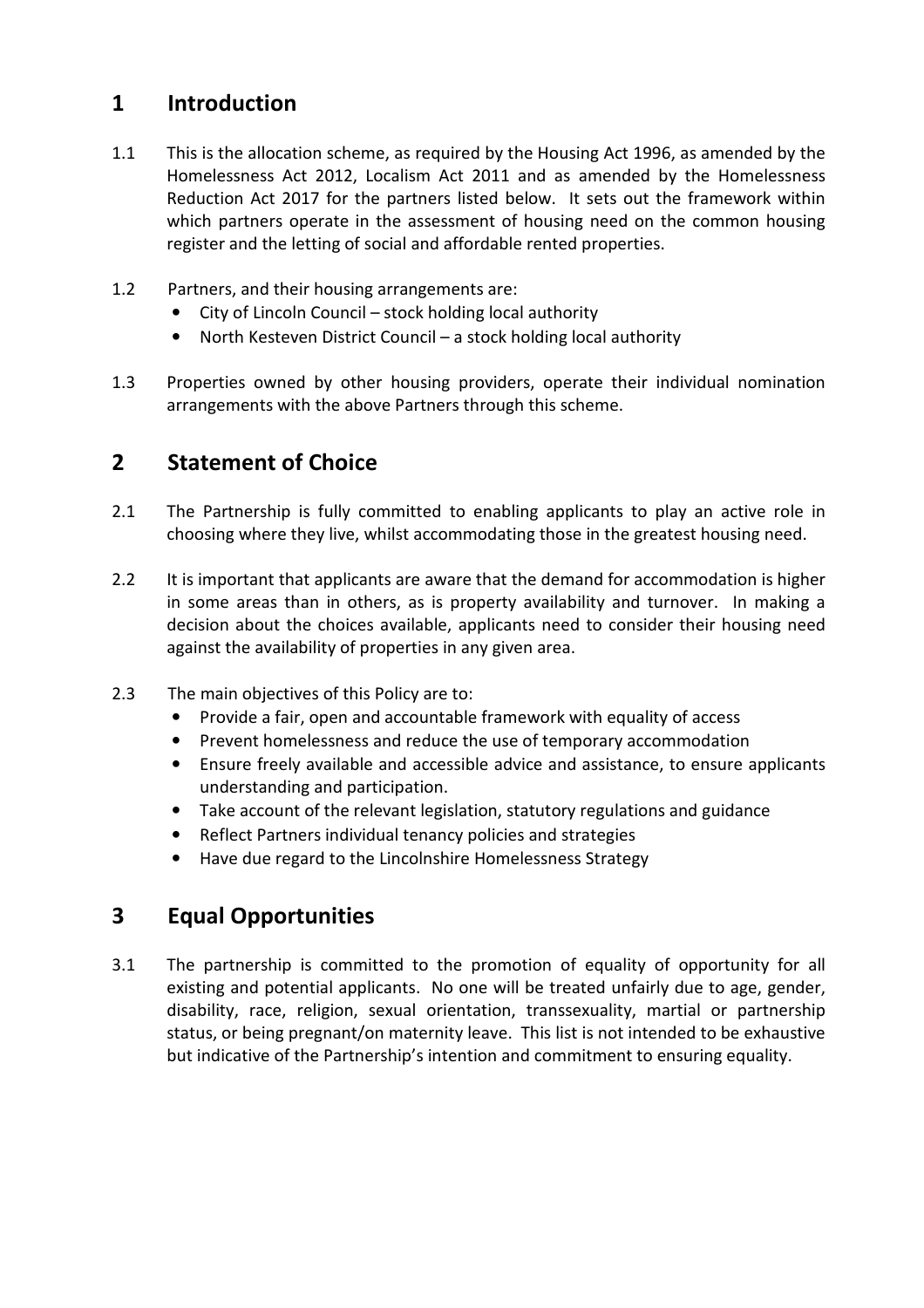# 4 Data Protection, Confidentiality and Sharing Information

- 4.1 The Partners are what is known as 'Controllers' of the data you provide and are each registered with the Information Commissioner's Office. The Partners take your privacy seriously and will not use the information you give for any other purposes than to administer your application, unless the law allows this.
- 4.2 If you provide your personal information on both the paper and online application, you are consenting to the Partners using this and any other information you provide as proof of your application, to process and consider your application. We will:
	- keep your information accurate and up to date, with your assistance
	- retain your information only for as long as necessary (minimum of 6 years from the end of the tenancy/application and longer in certain circumstances)
	- store your information securely in accordance with the Data Protection Act 1998 at a level appropriate for its sensitivity. For further information see the relevant Partner's Data Protection Policy
- 4.3 We will not share your personal information with third parties without your consent, unless they are processing your information on our behalf, or because the law allows this, for example to check the information provided by you or about you. This includes any sensitive personal information you provide for example regarding you or your family's health, although only where it is necessary.
- 4.4 We are also under a duty to protect the public funds we administer, and to this end may use the information you have provided for the prevention and detection of fraud. We may also share this information with other bodies responsible for auditing or administering public funds for these purposes.
- 4.5 The third parties may include but are not limited to, passing your information and receiving information about you, with the agencies/services listed in the Statement and Declaration on the application form.
- 4.6 If after providing consent for us to process your personal information for this purpose, you decide to withdraw your consent, then you must contact us immediately to confirm this. However the consequences of this will be that your application will not be considered. We may also have already passed on your information, as the law allows, to other departments within council and organisations.
- 4.7 If you want to know more about the information we hold about you and how we process this or you have a complaint regarding the way we have handled your personal information please ask for the Data Protection Officer at any of the Partners main offices. If you however remain unhappy, then you have a right to complain to the Information Commissioner at: Information Commissioner's Office, Wycliffe House, Water Lane, Wilmslow, Cheshire, SK9 5AF. Telephone: 01625 545 700 Website: www.ico.org.uk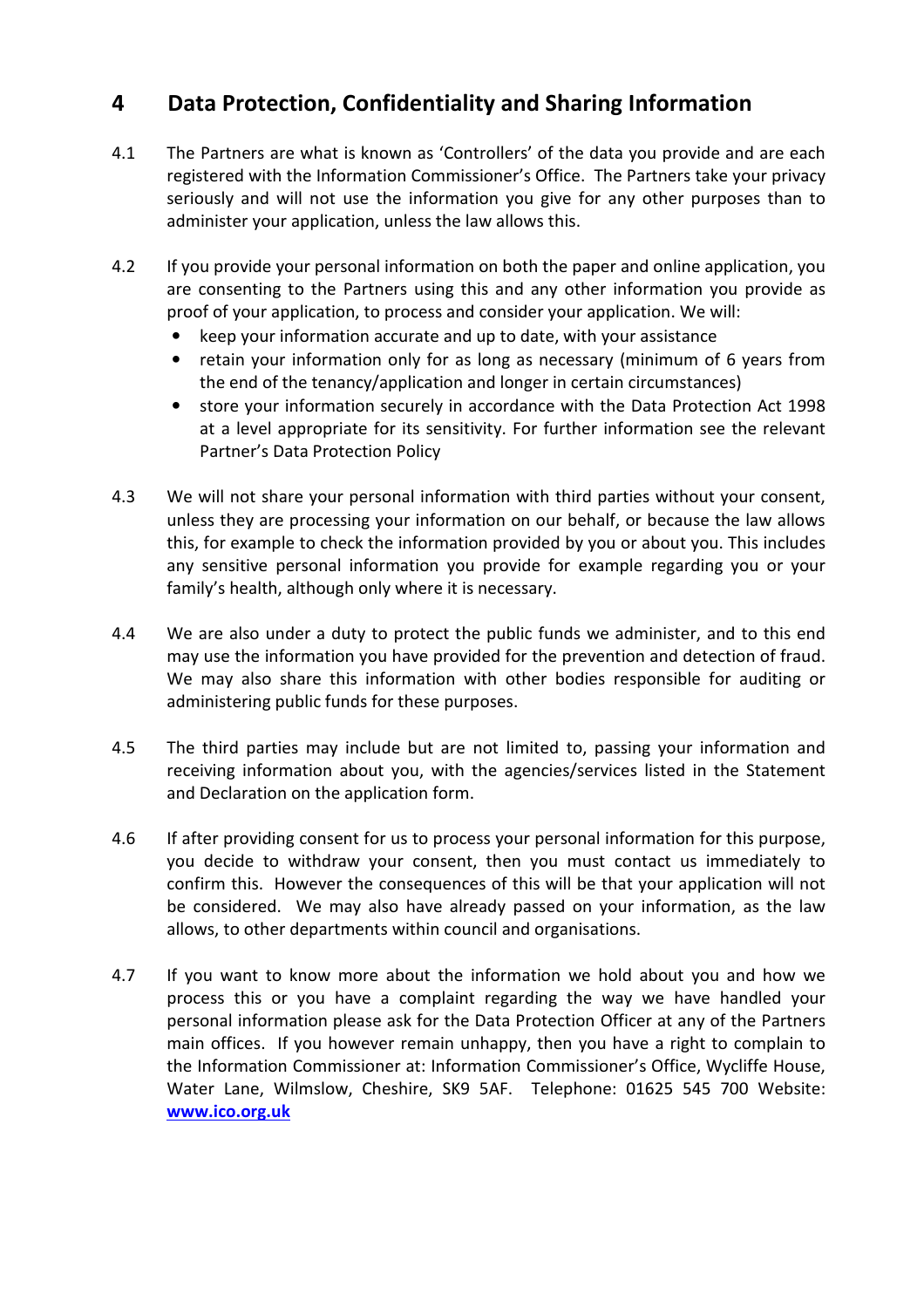# 5 Overview of How the Scheme Works

- 5.1 The common Lettings Policy provides a way of letting social housing, and promoting shared ownership properties, and other housing options across the partner areas. The Scheme has been designed to be easy to use, provide the highest level of customer service and enable people to make the best choice for their needs from the full range of housing options available to them. The Scheme will not however produce any more housing but will provide a fair, efficient and transparent way of letting the current social housing resources.
- 5.2 People who apply to join the scheme or are registered with the Scheme are known as applicants. Applicants are assessed and awarded a banding according to their need for alternative accommodation. Landlords advertise their vacant properties for rent and invite bids on each property from applicants who are registered.
- 5.3 Adverts will contain a detailed description of the property and will state which applicants are able to apply. Applicants can then bid for the property of their choice as long as they meet the qualifying criteria and are registered with the scheme.
- 5.4 The successful applicant will be selected from those who have bid for the property and who meet the qualifying criteria. Selection will be based on the relevant band, followed by the effective banding date where there is more than one applicant from the same band. The landlord then offers the tenancy to the successful applicant.
- 5.5 Feedback will be provided for each vacancy advertised, as this will help applicants to make more informed choices.

# 6 Eligibility

- 6.1 Applicants should be aged 18 years or over.
- 6.2 Applications from the following groups will be considered:
- 6.2.1 Persons not subject to immigration control taking account of nationality and immigration. The main customer groups to whom properties will be let to are:
	- British Nationals who are habitually resident in the Common Travel Area (CTA) i.e. United Kingdom, Channel Islands, Isle of Man or Republic of Ireland.
	- Commonwealth citizens who have the right of abode and are habitually resident in the CTA.
	- European Economic Area (EEA) nationals who have the right to reside in the UK and are habitually resident in the CTA.
- 6.2.2 Persons subject to immigration control who have been granted:
	- Refugee Status
	- Humanitarian Protection or Discretionary Protection, provided that there is no condition that they shall not be a charge on public funds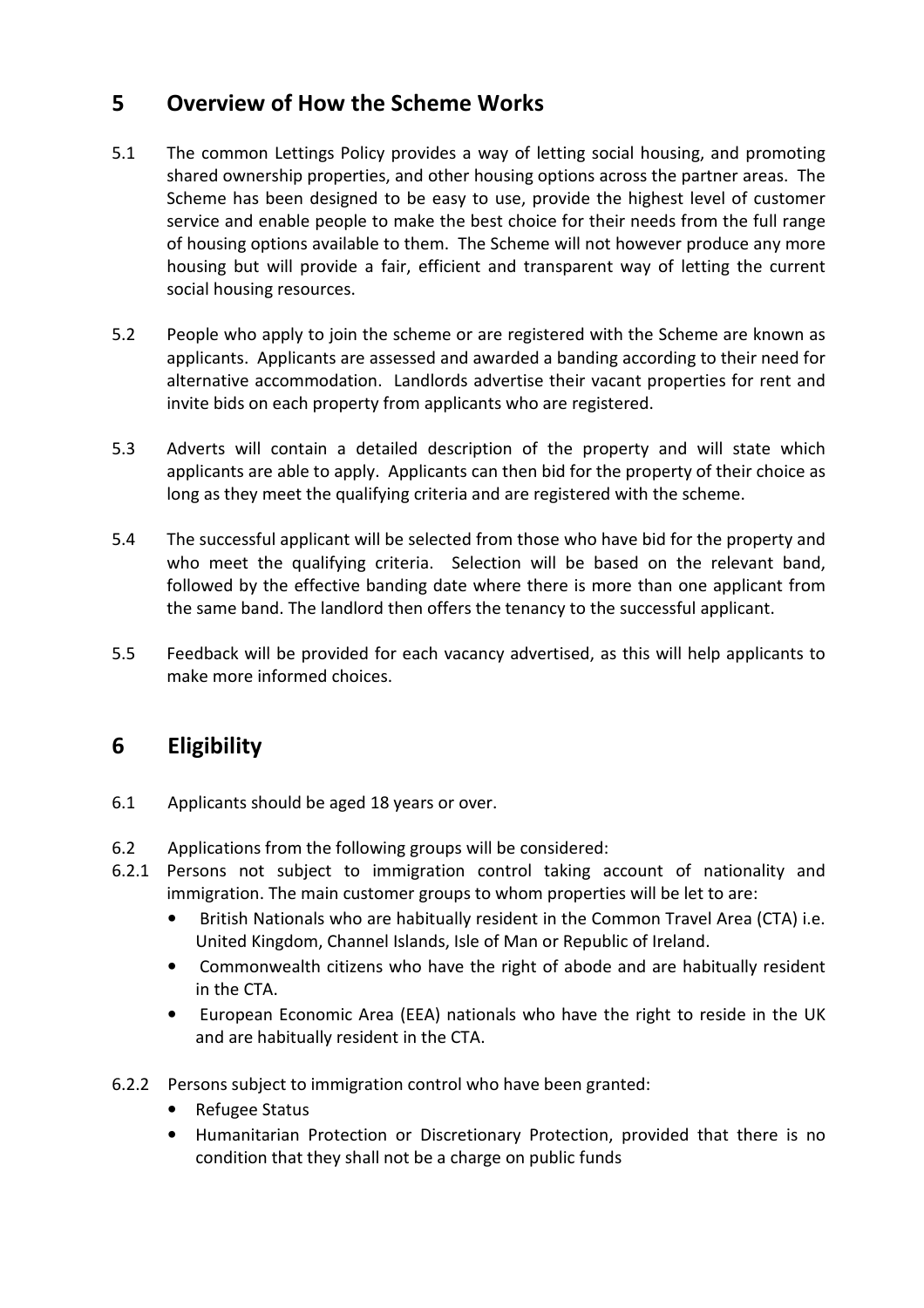- Indefinite Leave to Remain, provided that they are habitually resident in the CTA and their Leave to Remain was not granted in the previous five years on the basis of sponsorship given in relation to maintenance and accommodation (or if their sponsor has died)
- Persons subject to immigration control who are nationals of a country that has ratified the European Convention on Social and Medical Assistance (ECSMA) or the European Social Charter (ESC) provided that they are habitually resident in the CTA and lawfully present in the UK.
- 6.2.3 In addition to European Nationals who are habitually resident in the UK, and can prove they have a current British National Insurance Number, applications from the following groups of people will also be considered: -
	- A person granted refugee status when his/her request for asylum is accepted.
	- Persons granted exceptional leave to enter or remain. This will be someone who has failed in the request for asylum, but has been given leave to remain where there are compelling, compassionate circumstances.
	- Persons granted indefinite leave to remain in the UK who are regarded as having settled status. Applicants still have to establish habitual residence.
- 6.3 Under the Housing Act 1996, local authorities must consider whether applicants are eligible for housing assistance. This relates to some people who may have been living abroad or who do not have permanent permission to remain in the UK. Any person making an application who is identified as falling under the Asylum and Immigration Act 1996 will be assessed in accordance with the Act. We reserve the right to seek advice and assistance to resolve the issue of eligibility.

# 7 Ineligible Applicants

- 7.1 Those who **CANNOT** join the Choice Based Letting Scheme are: -
	- Persons who are ineligible to reside in the United Kingdom.
	- Persons granted exceptional leave to enter or remain but do not have recourse to public funds.
- 7.2 There may be cases where an ineligible person forms part of a household with others who are eligible. It is important to note that whilst the ineligible person cannot be granted a tenancy they may be taken into account in the size of accommodation to be offered, but the tenancy will only be granted to the individual who is eligible.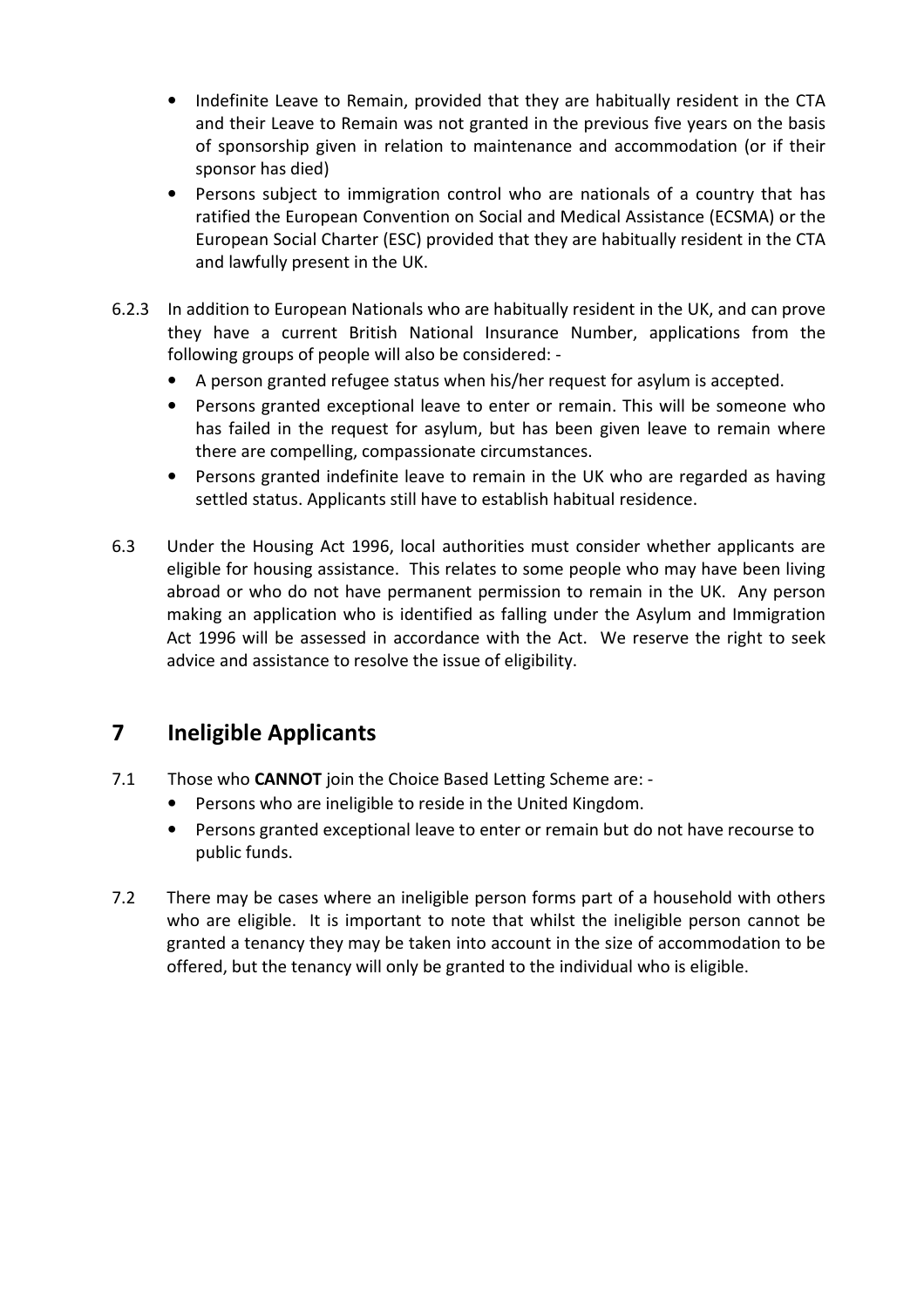# 8 Non-Qualifying Persons

 The following will be considered to be non-qualifying persons, and therefore unable to join this Choice Based Lettings Scheme:

- Existing social housing tenants who have not been in their current home for 12months.
- Serious Unacceptable behaviour

### 8.1 Existing Social Housing Tenant

- 8.1.1 Our partnership aims to promote settled and sustainable communities, therefore social housing tenants who have not been in their current home for 12months will be considered non-qualifying and not accepted on to the scheme.
- 8.1.2 The Lincs Homefinder Panel will consider any exceptional cases where an applicant's household circumstances have significantly changed and the applicant was not aware or anticipating the change prior to taking their current tenancy

### 8.2 Serious Unacceptable Behaviour

- 8.2.1 This can relate to anti-social behaviour, criminal behaviour, nuisance, property condition and/or any significant housing related debt.
- 8.2.2 The Partners are entitled, when deciding whether or not to allow an applicant to join the scheme or be offered a tenancy, to take into account relevant current and previous behaviour of the applicant, and/or members of their household.
- 8.2.3 It is the responsibility of an applicant to provide reasonable information to enable their application to be processed and assessed. Applications will not be registered until we have received all the required information and we are satisfied that an applicant, and their household, is eligible and a qualifying person.
- 8.2.4 In determining the issue it is not necessary for the applicant to have actually been a tenant of one of the Partners when the behaviour occurred. Furthermore, the behaviour is not limited to that caused by the applicant and/or their household - it extends to behaviour caused by visitors to an applicant's home for which they were responsible.
- 8.2.5 The following contains examples of where we may consider applicants as nonqualifying, and therefore not eligible to join the scheme, due to evidence of serious unacceptable behaviour, as we may consider this makes them unsuitable as a tenant. This includes, but not limited to:
	- Housing related debt, generally determined, but not limited, equivalent of 8 weeks rent liability or less. By "Housing Related Debt" we mean (1) rent arrears owed to any landlord (2) costs of repairing damage to accommodation, (3) mortgage arrears owed to the Council or any other lender, (4) other Partner debts including Housing Benefit overpayments and rent advance or deposit payments, and (5) court costs.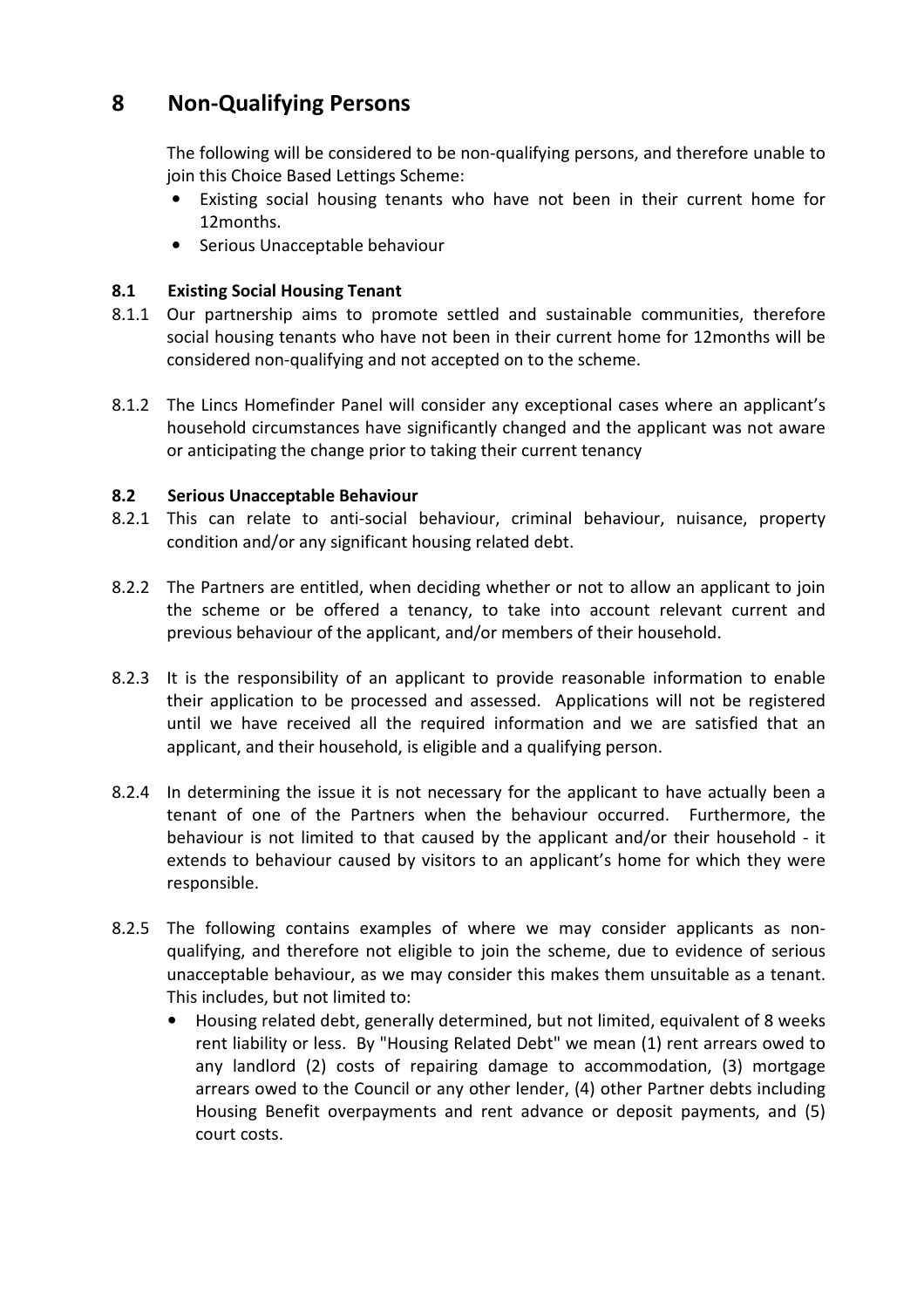We expect applicants with housing related debt to either pay the debt in full or reduce the debt to less than the equivalent of 8 weeks rent liability followed by regular repayments of an acceptable amount to reduce the debt for a minimum of 13 consecutive weeks and ongoing to continue to reduce the debt.

- Breaching a condition of the tenancy agreement, for which possession action has been or is being pursued. If we have evidence that a tenant is breaking their tenancy conditions we may not offer accommodation until the breach has been remedied. This includes, but is not limited to: damaging the property; making structural alterations without our consent; allowing the garden to become neglected or overgrown; poor internal decorative and cleanliness standard. This also applies to applicants whose landlord is another Local Authority, Registered Provider or a Private Landlord. We may visit our own tenants before we offer them another tenancy.
- Anti-Social Behaviour Being subject to (or having previously been subject to) an Anti-social Behaviour Injunction, an Anti-social Behaviour Order, a Criminal Antisocial Behaviour Order, a Criminal Behaviour Order, a Community Protection Notice, a Closure of Premises Order; or having been in breach of any of those orders, a Possession Order, or notice served for anti-social behaviour. The applicant will have to show that their behaviour has improved and they are capable of being a responsible tenant before reapplying.
- Using their home for immoral or illegal purposes
- Being convicted of an offence committed in, or in the locality of, their home, or committed elsewhere against a person with a right to reside in, or occupy housing accommodation in the locality, or was committed elsewhere against the landlord of their home, or a person employed in connection with the exercise of the Partner's housing management functions, and that the conduct affects those functions (either directly or indirectly)
- Causing the condition of the property to deteriorate by a deliberate act, or by neglect
- Making a false statement to obtain a tenancy
- 8.2.6 The Partnership will take into account other behaviour considered as unacceptable, but is not considered sufficiently serious for non-qualifying as above, this is detailed in Section 10.7
- 8.2.7 The Partnership will take into account other housing related debt, which is not considered sufficient for non-qualifying as above, this is detailed in **Section 10.8**

### 8.3 Consideration

8.3.1 We will act reasonably when determining if an application is considered nonqualifying. We will consider all the relevant information before we make our decision.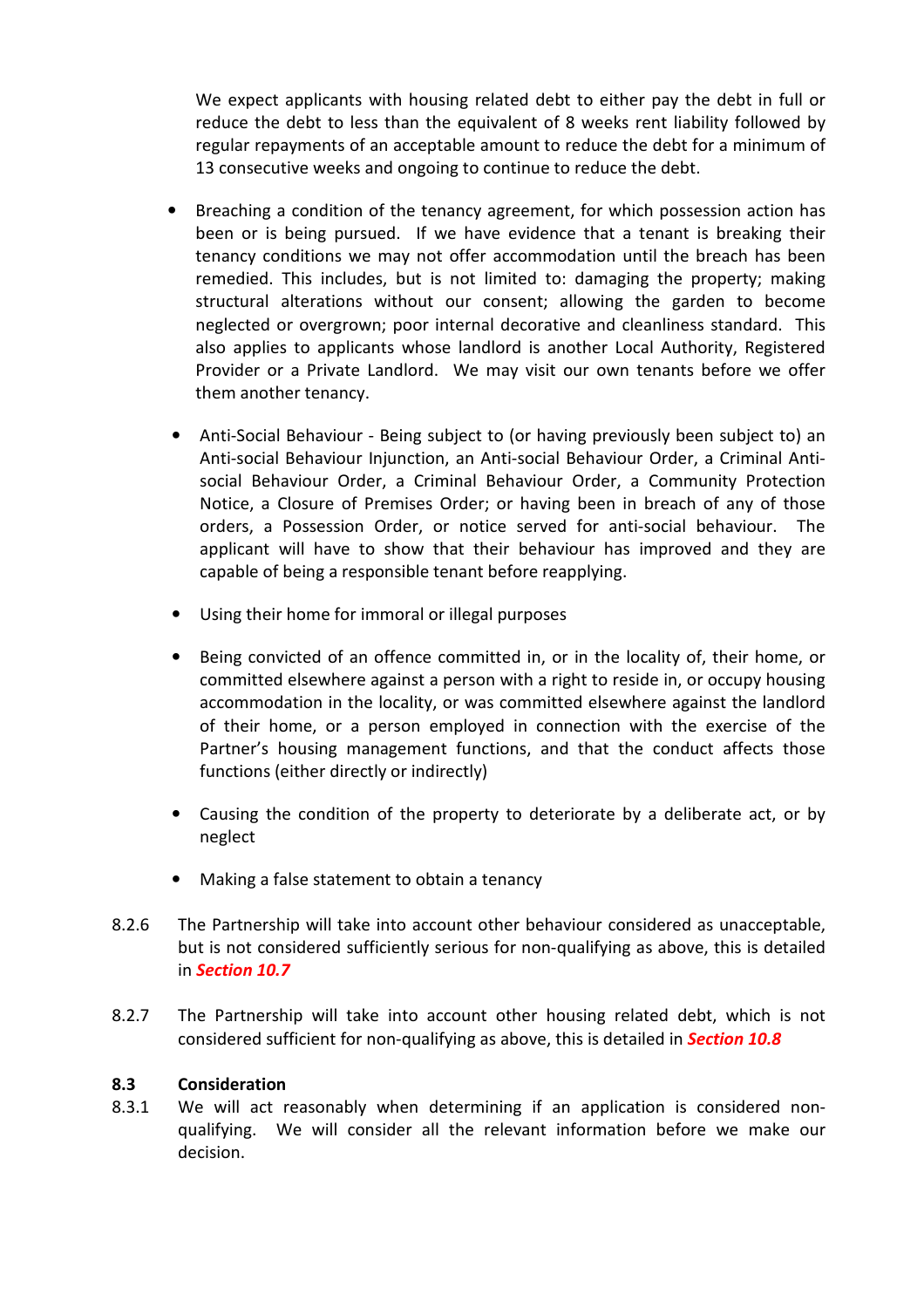- 8.3.2 Where the Partner has reason to believe that unacceptable behaviour is due to a physical, mental or learning disability, the person will not be determined as disqualified without first considering whether they would be able to maintain a tenancy satisfactorily with appropriate care and support. In such cases the Partner will consult as appropriate with any relevant agencies, including Social Services and providers of support services. We will consider the interests of the applicant and their household but we will also consider the interest of the people who live and work on our estates.
- 8.3.3 In the case of new applications, we expect applicants to provide us with some proof that they have behaved responsibly. We will normally ask for a reference from the applicant's current or former landlord(s) relating, but not limited, to behaviour, payment and property condition. We may also consider references from an employer or other professional persons. It will be the applicant's responsibility to obtain such references. Where such landlord references are not available, we may ask applicants to produce other documentation to show whether or not they were up to date with their rent payments.
- 8.3.4 Where it is apparent to the Partner that an applicant has not behaved responsibly, the applicant will be given the opportunity to explain, with each case decided on its own merits. It is usual for an applicant to evidence that they have remedied their behaviour, normally over a period of six months.
- 8.3.5 If at any time the Partner obtains information that leads it to believe that an applicant already on the housing register is non-qualifying, the applicant will be informed in writing. The applicant will be given 28 days to provide information supporting why they believe they are a qualifying applicant, their application will be suspended for that period and unable to place bids, bids already placed may be bypassed. If they do not reply within this period, or if they reply but the Partner remains of the view that they are non qualifying, they will be removed from the housing register ie: their application will be cancelled. The applicant may request a review of the decision.
- 8.3.6 Partners will consider future application on its merits and evidence at that time.
- 8.3.7 Exceptional circumstances partners will consider any request from households with exceptional circumstances who would not normally qualify for housing. Each case will be assessed on an individual basis.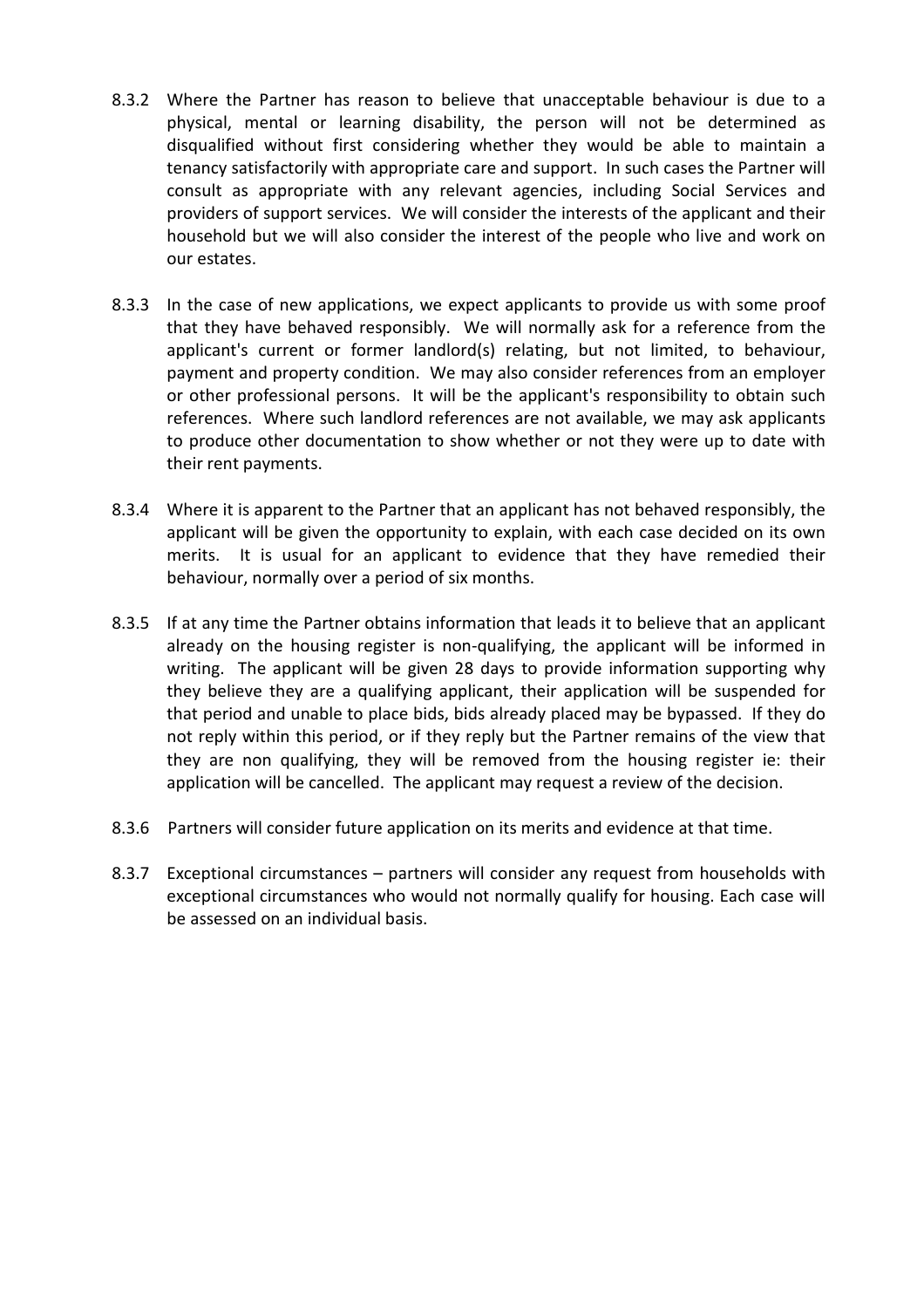# 9 How to apply and how we process applications

### 9.1 Administrating Partner

- 9.1.1 Applications should be forward to, and appropriately processed by, the Partner:
	- for the area you currently live (if currently residing within Partnership area); or
		- for the area in which you wish to live (if currently residing outside the Partnership area).

### 9.2 Providing Information and Documentation

- 9.2.1 Applicants are required to provide acceptable evidence of their identity e.g. their National Insurance Number(s) and proof of residency for themselves and anyone they wish to be housed with. A list l of acceptable required documents will be provided. Without this information an application will not be processed.
- 9.2.2 For any application which includes someone from abroad, proof of identification, nationality and immigration status will be required. Verification may be sought from the Immigration Service to safeguard the use and allocation of public funds.
- 9.2.3 In order to determine the priority an application receives, it is the applicant(s) responsibility to provide any and all information reasonably required by the Partnership. Such information may extend beyond that requested on the initial Application Form to reflect individual circumstances. Until all required information is provided the application will not be registered and/or will NOT be eligible to bid.
- 9.2.4 It is also the applicant(s) responsibility to ensure they notify the Scheme Partnership of any change in their circumstances. The Housing Act 1996 section 171 states that a person commits an offence if, in connection with the exercise by a local housing authority of their functions under this Part –

(a) s/he knowingly or recklessly makes a statement which is false in a material particular, or

(b) s/he knowingly withholds information which the authority have reasonably required her/him to give in connection with the exercise of those functions.'

9.2.5 False information can include any information given on an application form, given in response to subsequent review letters, given during telephone conversations or interviews, or by other updating mechanisms or information submitted by applicants during the proceedings of a review. Landlords may seek possession of a property under Ground 5 of Schedule 2 of the Housing Act 1985 if a tenant has induced the Council to grant a tenancy by knowingly or recklessly making a false statement. The offence is also punishable on summary conviction by magistrates by a fine of up to £5000.

### 9.3 Dating of Applications

9.3.1 The initial registration date of an application will be the date the fully completed and signed housing application form is received at any of the Partner offices. All relevant documentation requested by the Partnership should be provided within 28 days of initial contact. Failure to provide relevant documentation may result in a later registration date, or cancellation of application.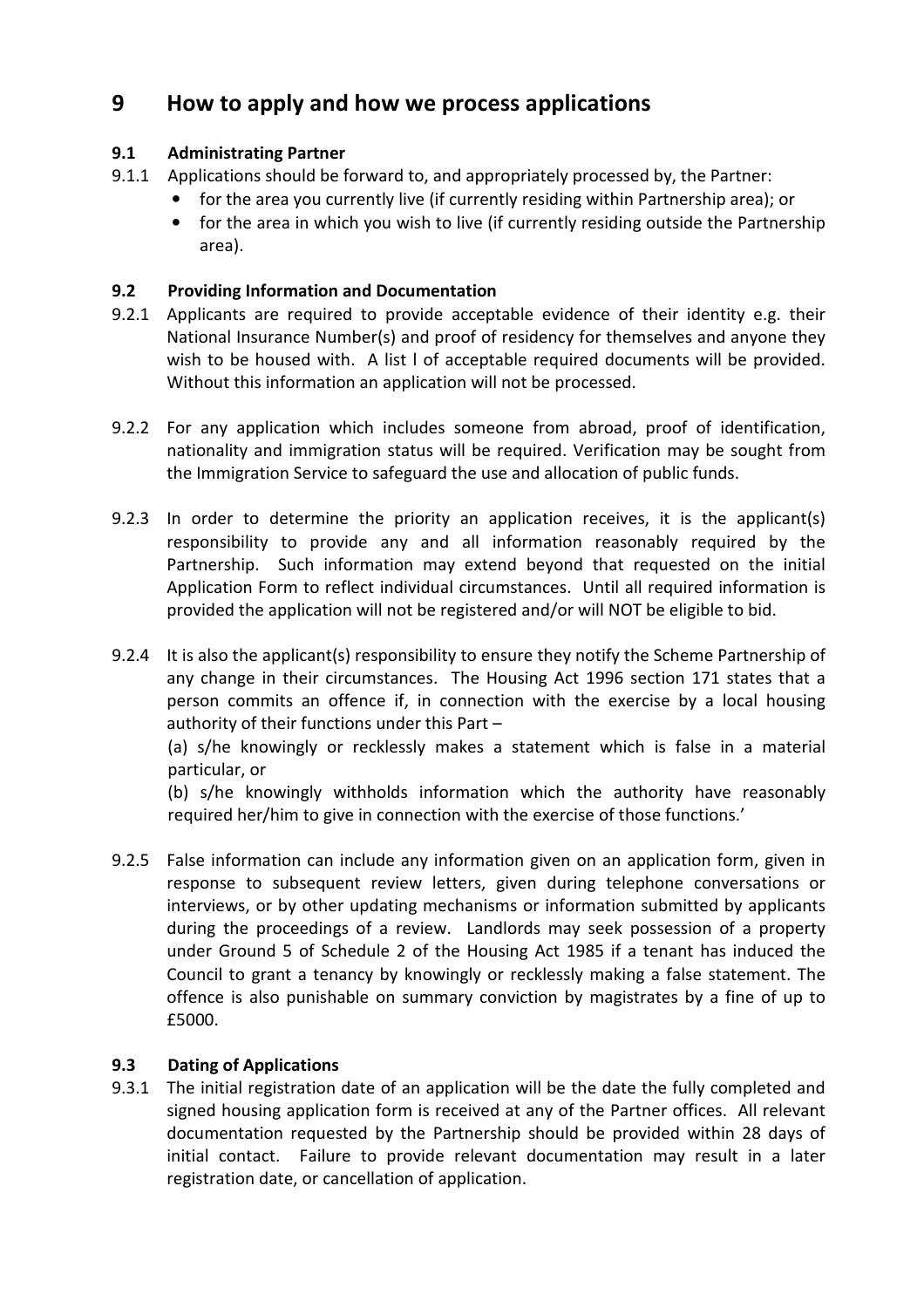- 9.3.2 The following explains how effective band dates will be awarded:
	- New application the effective band date will be the same as the applicant's registration date. Assuming all required documents are received within 28days, if not then date will be when all required documents are actually received
	- Change in circumstances which results in a higher band assessment the effective band date will be the date the applicant provides satisfactory evidence of the change in circumstances.
	- Change in circumstances which result in a lower band assessment the effective band date will revert to the original application date.
	- Homelessness applications the effective band date will be the date the homeless decision (s184) is made and notified to the applicant
	- Refusal of reasonable offers Partners reserve the right to amend effective banding dates to date of last offer in accordance with **Section 14.5**
- 9.3.3 For example: birth of a child may cause a household to be lacking 1 bedroom and may therefore move up a band. The effective band date is the date that the birth certificate was provided to the Partnership (leading to the re-assessment) not the child's date of birth

### 9.4 Cancellation of Applications

- 9.4.1 The Partnership may cancel applications where, an applicant:
	- is housed as a result of that application,
	- fails to respond to the annual review within the set timescale,
	- has moved and failed to notify the Partnership, within 28days of moving
	- persistently fails to respond to a Partner's communication or requests for information over a reasonable timescale, we consider this to be within 28days, or over 3 advertising cycles
	- has failed to bid within the last 12months, unless there is evidence that there has been no suitable vacancies
	- is no longer considered a qualifying person
- 9.4.2 Should an applicant subsequently wish to re-join the register they will be required to complete a new application which will be processed based on their current circumstances and with the subsequent registration date.

### 9.5 Suspension of Applications

- 9.5.1 We may suspend (put "on hold") a housing application if, for example:
	- Applicant has been asked, in writing, by telephone or email for key information in relation to their application and we are waiting for an appropriate response
	- We have asked another support agency or worker, to provide additional key information about a household and are waiting for a reply from them.
	- if we are unable to contact an applicant following multi attempts
	- whilst awaiting the outcome of a referral to the Lincs Homefinder Panel
	- whilst awaiting response to annual review
	- where requested, an applicant refuses a home visit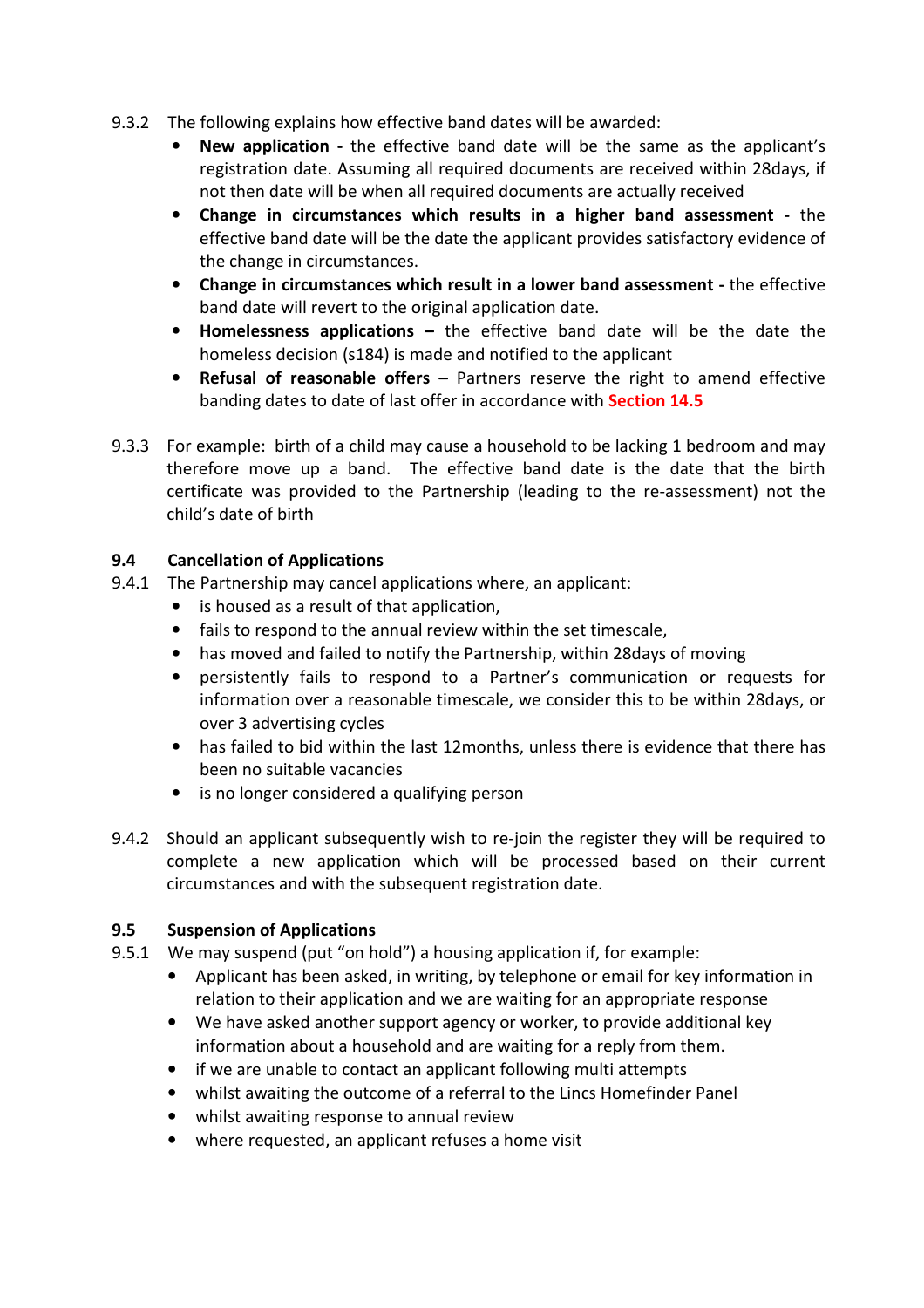### 9.6 Landlord References

- 9.6.1 Partners may contact an applicant's current or former landlord(s) for information on how that tenancy was conducted. This will cover payment of monies due, condition of property, anti-social behaviour and other tenancy conditions. This information will be used to determine eligibility and banding, of which applicants will be informed. It is the applicant's responsibility to ensure Partners are provided with this information.
- 9.6.2 In the event that an applicant disputes the contents of a reference, an officer will make a decision taking into account individual circumstances and information available.

### 9.8 Home Visits

- 9.8.1 It may be necessary to carry out home visits to assist with the assessment process and/or to provide an alternative way for customers to discuss their circumstances.
	- Homevisits will only be carried out by prior appointment, unless in exceptional circumstances.
	- The Partners reserve the right to suspend applications where access to the home is denied and until such time as this can be given. Persistent refusal of reasonable requests may lead to the application being cancelled. The Partners reserve the right to decline the request for a home visit where this may place a member of staff at risk or is otherwise considered unnecessary

### 9.9 Financial Capacity

- 9.9.1 Households may be assessed for their ability to buy/rent a suitable property within the area, or improve/adapt their own home to meet their assessed needs.
- 9.9.2 Assets that may be taken into consideration when assessing financial capacity may include but are not limited to savings, shares, bonds, commercial property, residential property, property abroad and money apportioned through the proceeds of a divorce settlement, inheritance or any form of cash windfall.
- 9.9.3 Applicants assessed as having the financial resources to resolve their own housing difficulties, may have their housing priority reduced. The Partnership reserves the right not to make an offer of tenancy to an applicant who has the financial capacity to reasonable resolve their housing situation when taking the above into account. This criteria may be reviewed where a property is deemed to be in a 'low demand area' or at the discretion of the Partner who manages the relevant property.

### 9.10 Change of Circumstances

- 9.10.1 Applicants are required to inform the relevant Partner if their personal circumstance change and it may reasonably be expected to have an effect on their Housing Register application. This includes any change in their address or household composition or contact details.
- 9.10.2 A specific form may be available for this purpose and this must be signed by each of the applicants. Examples of this include:
	- Housing circumstances have improved
	- Recovered from an illness which previously gave medical priority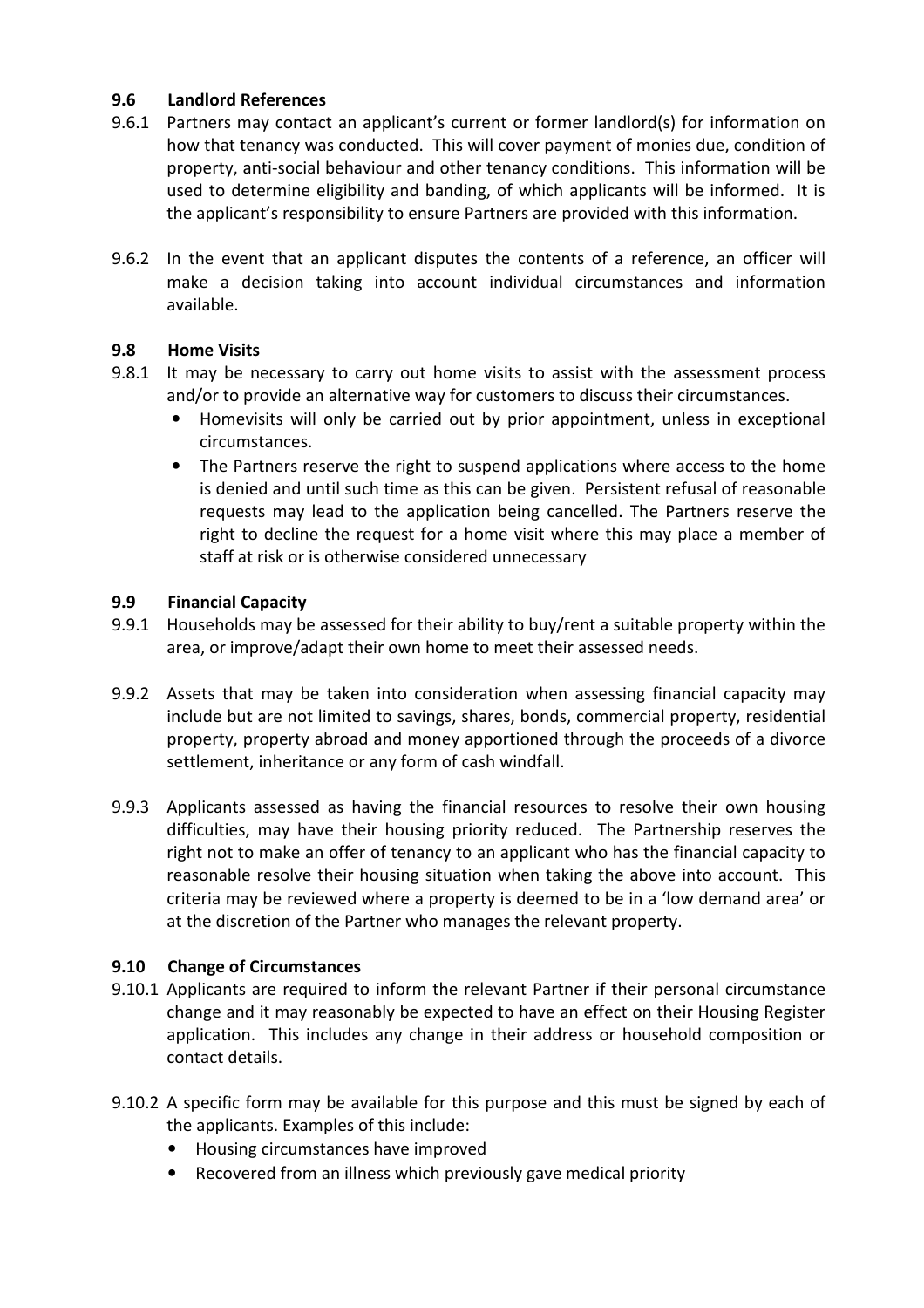- When a child is born and a copy of the birth certificate has been provided there will be a re-assessment of the banding and if the banding results in a higher band it will have an effective band date of when the Partner received confirmation of the child's birth.
- 9.10.3 Changes in circumstances that lead to re-banding will be dealt with in accordance with this policy. The relevant Partner will re-assess an application where there has been a change of circumstances and if priority changes applicant(s) will be notified in writing.
- 9.10.4 It is the applicants responsibility to ensure they provide up to date contacts, failure to do so may lead to their application being suspended or cancelled and could mean their bids on vacancies are bypassed, after reasonable attempts to contact are unsuccessful.

### 9.11 Managing Risks

- 9.11.1 It is important to manage the needs of individual applicants with the needs and rights of neighbours and the local community. In order to manage risks to individuals and communities a multi-agency approach must be taken, the Partnership will therefore work closely with the Police, Social Care, Probation, Health and voluntary agencies. Applicant are required to complete a self-assessed risk assessment prior to being accepted on to the register.
- 9.11.2 For example, securing accommodation for a high-risk offender will be done in consultation and with the approval of the appropriate agencies and special arrangements may apply in cases where an applicant is considered by the Multi Agency Public Protection Arrangements (MAPPA). In order to achieve this there may be occasions when the applicant with the highest priority in the scheme may not be offered a particular property. In such cases they will be written to by the relevant Partner explaining the reasons why this has happened.
- 9.11.3 The Partnership actively works with the Local Community Safety Partnership in addressing a range of issues that impact upon community safety. These issues include drugs misuse, anti-social behaviour and domestic abuse amongst others. The Partnership reserves the right to liaise with the Local Community Safety Partnership when considering any exclusion, letting or other issues which have an impact upon community safety.
- 9.11.4 An integral part of managing risks is to ensure that appropriate support networks are in place and are regularly monitored and reviewed by the Partners involved. Any successful bid will be declined if the relevant agencies have not provided a relevant Care Plan/Risk Assessment to manage the risk.

### 9.12 Annual Review

9.12.1 The Partners are required to undertake an annual review of applicants on the Register. This helps to ensure that those on the register are still interested in applying for suitable properties and also reduces the amount of time and resources wasted in sending information to those applicants who are no longer looking to move house.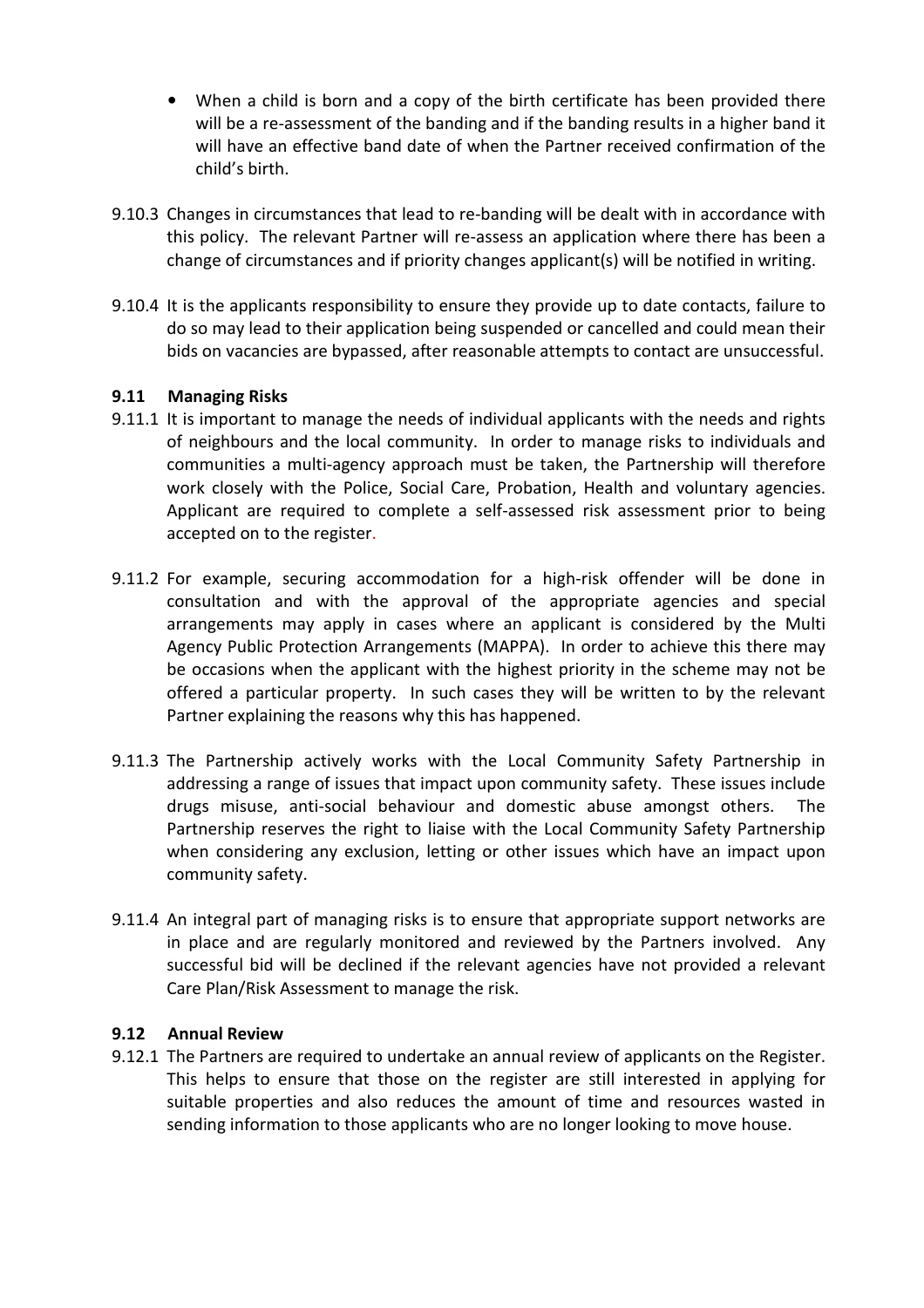- 9.12.2 Each applicant will be contacted, in writing, on the anniversary of their application to ascertain if they still wish to be registered. Should there be no response to this letter within 4 weeks, the application will be suspended. A further letter will be sent to the applicant notifying them their application is suspended and should they not respond, within 14 days, their application will be cancelled.
- 9.12.3 Applicants who subsequently decide they wish to rejoin the Register will need to reapply in the normal way and will have their current circumstances assessed. The application date will not be backdated under these circumstances.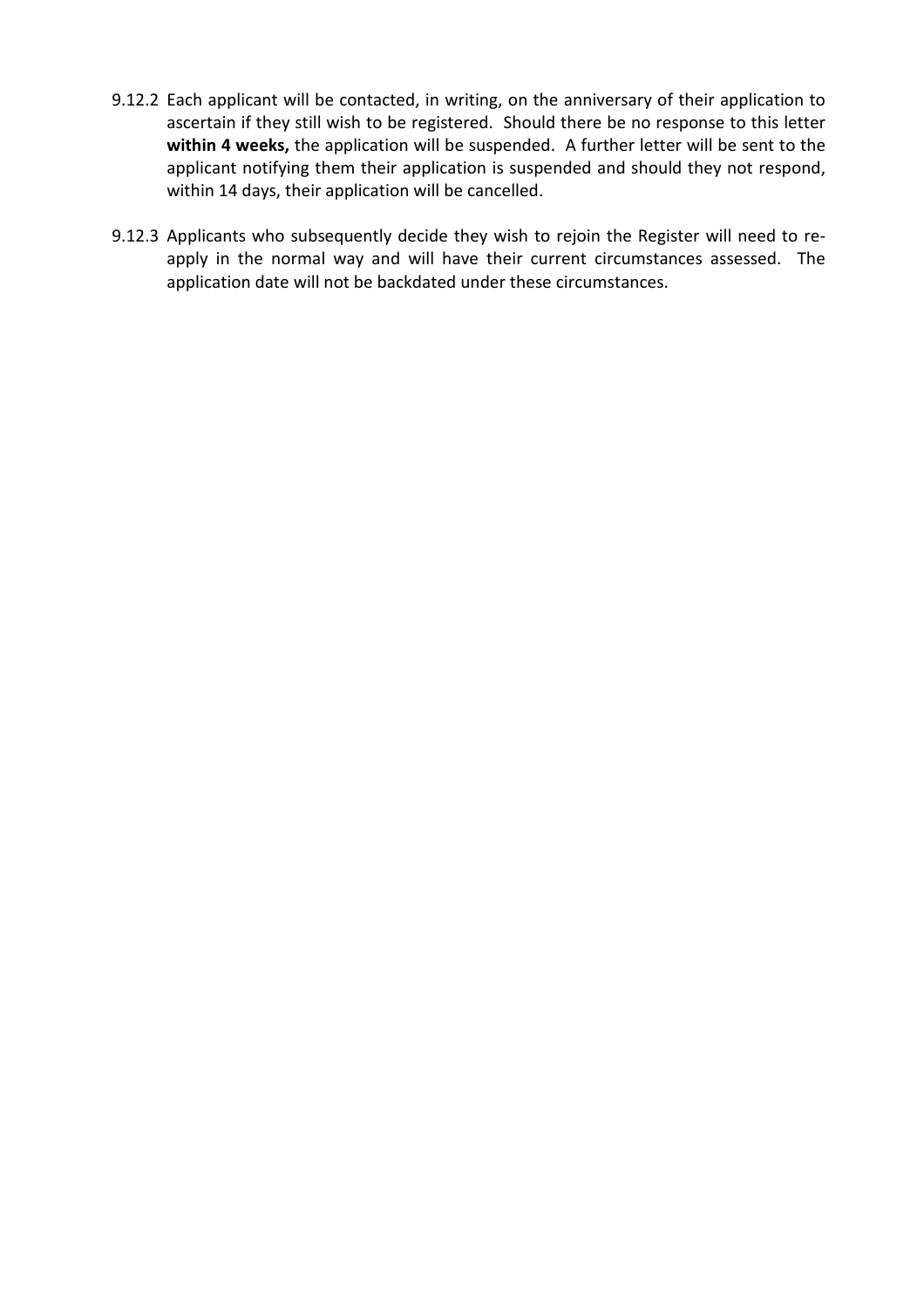# 10 How We Prioritise Applications

### 10.1 Bandings

10.1.1 There are 4 Bands, with Band 1 for those with the highest priority. Applicants are placed in the band in accordance with their housing needs assessment APPENDIX B

### 10.2 Reasonable Preference

- 10.2.1 The law states that certain groups of people have reasonable preference within any housing allocation scheme operated by a Local Housing Authority, these groups are:
	- homeless (within Part 7 of the Housing Act 1996 as amended by the Homelessness Act 2002, as amended by the Homelessness Reduction Act 2017 h); this includes people who are intentionally homeless, and those who are not in priority need;
	- unintentionally homeless, or threatened with, and in priority need who are owed a duty by the housing authority under section 193 (2) or 195 (2) of the Housing Act 1996 (or under Section 65 (2) or 68 (2) of the Housing Act 1985) or who are occupying accommodation secured by the housing authority under Section 192 (3);
	- occupying unsanitary or overcrowded housing or otherwise living in unsatisfactory housing conditions;
	- People who need to move on medical or welfare grounds;
	- People who need to move to a particular locality in the area, where failure to meet that need would cause hardship (to themselves or to others).
	- Those leaving the Armed Forces who are in housing need

### 10.3 Homelessness

- 10.3.1 In cases where a Partner, Local Authority, has accepted a main housing duty under homelessness, applicants will be placed into the appropriate band and are required to bid for suitable properties for which they are eligible. In such cases local connection will only be confirmed for the Partner area that has accepted the Homeless duty.
- 10.3.2 Homeless cases will be monitored, and if applicants fail to make bids, the Partnership will then bid on their behalf for the next suitable property they are eligible for. If an applicant refuses a successful bid that is considered suitable and reasonable, the homelessness duty to them may be discharged. In such cases the application will be re-assessed.
- 10.3.3 Partners reserve the right to make direct lets to homeless households, where they consider a property is suitable and reasonable for the household, in accordance with Section 14.8

### 10.4 Worsened Circumstances

- 10.4.1 Where a Partner determines that an applicant has deliberately worsened their circumstances and gained additional priority, they reserve the right to reduce the priority awarded for up to 6 months. Examples include, but not limited to:
	- Giving up suitable accommodation that was available to them
	- Moving into an unsatisfactory arrangement eg: sharing facilities or overcrowded
- 10.4.2 Partners will take into account the current needs of the household before reducing any priority. Where priority has changed applicants will always be informed in writing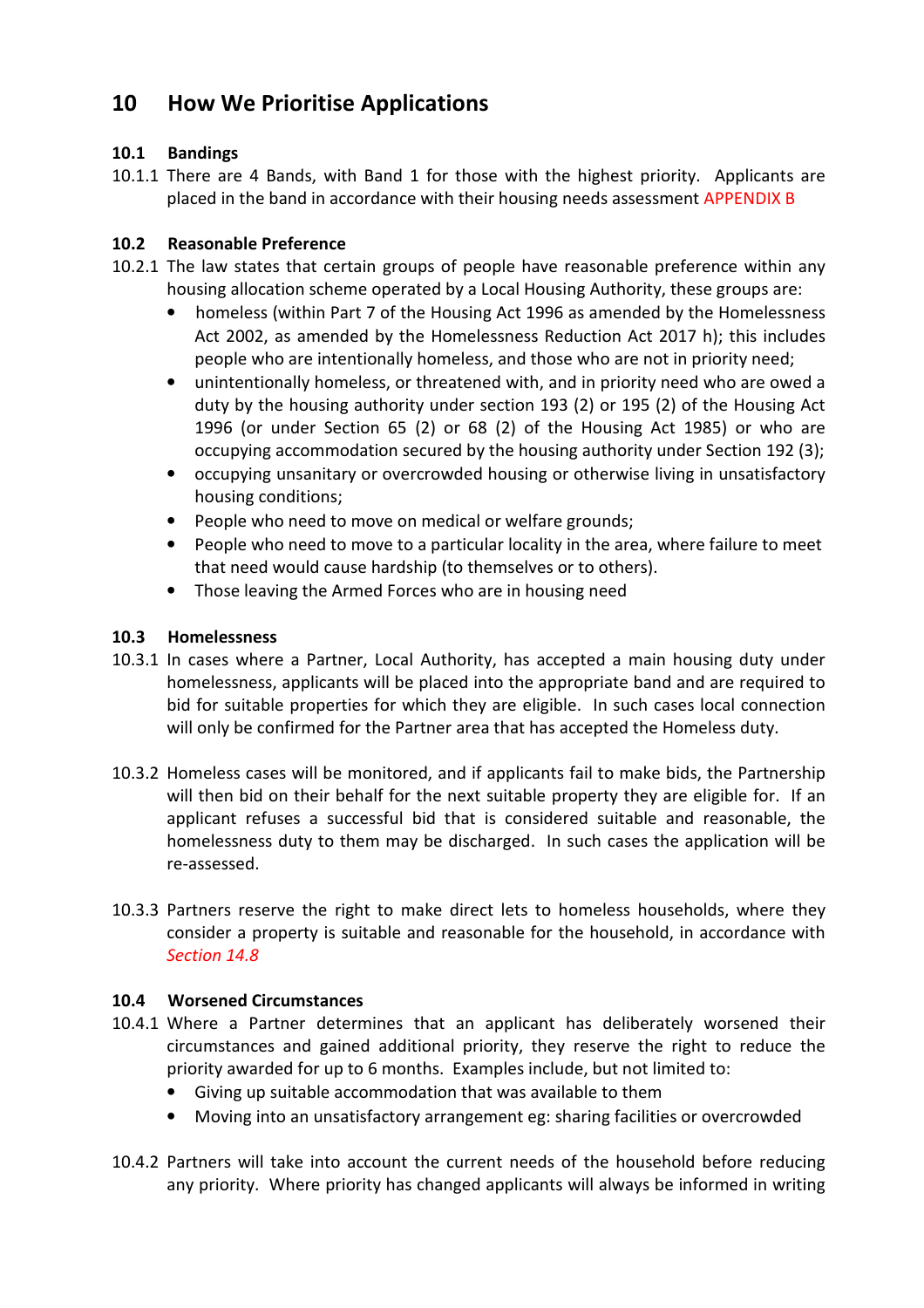stating the reasons, any time restrictions and their right to review of that decision. Once the period of reduced priority has expired the application and effective banding dates will revert to the original applicable dates.

### 10.5 Medical Need Bandings

10.5.1 The assessment determines medical priority based on the current housing circumstances in relation to the effect on the illness and/or disability of the applicant, or member of their household, and that a move to more appropriate accommodation will alleviate that effect.

### 10.6 Sheltered Housing (Older Person Schemes)

- 10.6.1 Sheltered accommodation and older persons schemes are normally allocated according to the following criteria:
	- a) applicants in need of supported accommodation who fullfill any determined assessment criteria, this will be determined, where appropriate, by a sheltered housing needs assessment, to assess individual needs and independence and ability of the "sheltered" service to meet those needs, and
	- b) applicants or their partner be 60 years of age or over, (this may vary between partners and/or landlords) taking into account the requirements of the scheme and community.
- 10.6.2 Such properties will be clearly advertised detailing who can bid and be considered for the vacancy

### 10.7 Unacceptable Behaviour

10.7.1 Partners will take into account any behaviour of the applicant or member of their household, which is not sufficiently serious to consider as Non-Qualifying Personas detailed in **Section 8** is not applicable. Such applications may, in consideration of this behaviour along with other housing needs, decide to reduce the priority given.

### 10.8 Housing Related Debt

- 10.8.1 Where an applicant(s) has any current/former rent arrears or other housing related debt, and **Section 8** is not applicable, they will be accepted onto the housing register and placed in the appropriate band. Partners will advise applicants when a housing related debt is made known to them, explaining the consequences and provide advice and information to make arrangements to clear the debt or to make a repayment plan.
- 10.8.2 If an applicant makes a bid and is successful, their application may be passed over, until an acceptable repayment agreement has been made and maintained for 13wks, having regard to the following criterion:

Current and/or former rent arrears:

- Reasons given for which the arrears have incurred
- the age of the debt

Other housing related debt:

- the amount of debt outstanding,
- the age of the debt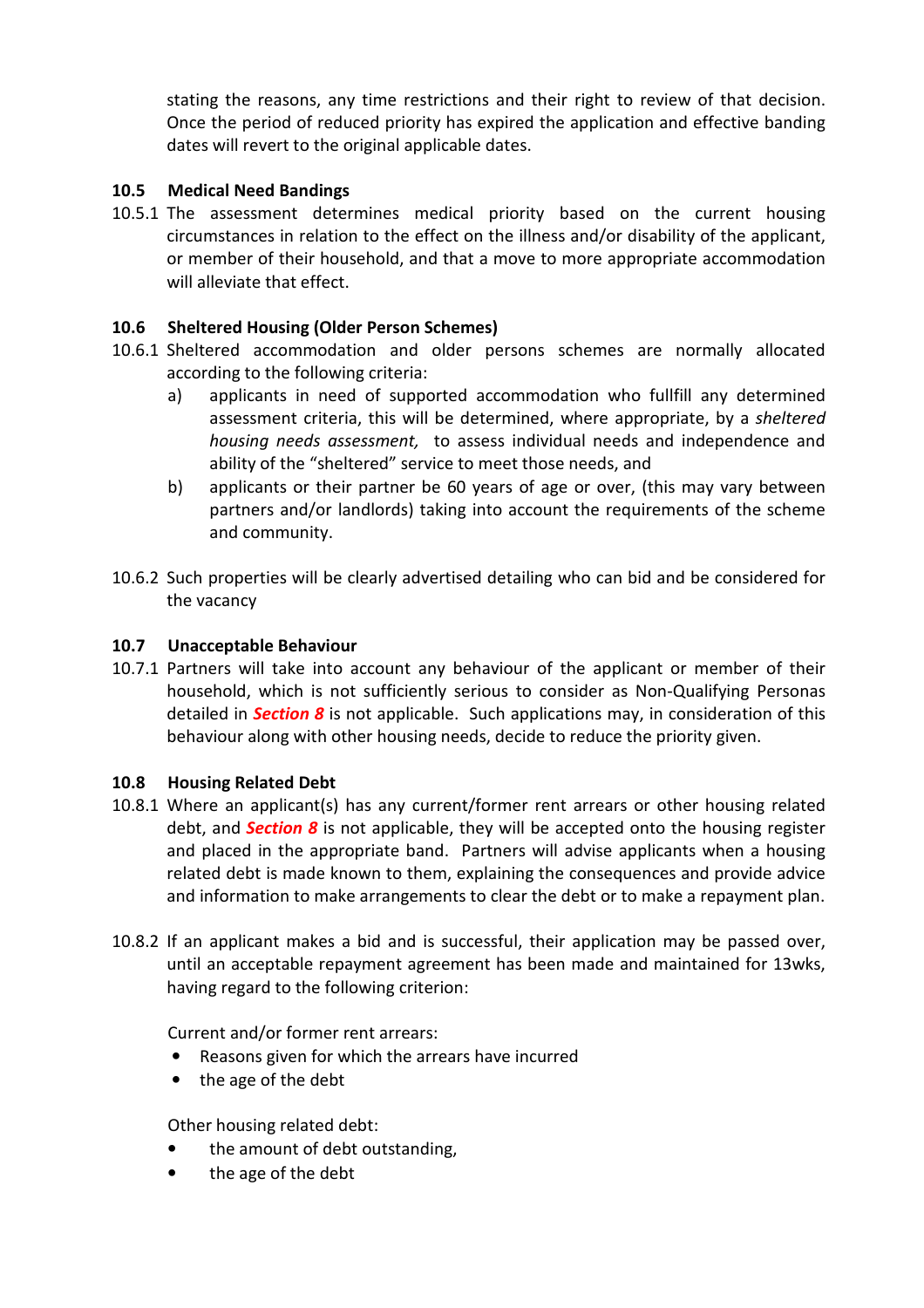- reasons given for why monies owed
- the applicant's commitment to repay,
- current housing circumstances,
- 10.8.3 In the event that an application is passed over by a Partner for these reasons, applicant(s) would be notified in writing and informed of their right to review of that decision. Applicants must be aware that the letting of a property will not be delayed pending a review, the outcome of the review will only be applicable for future vacancies.

### 10.9 Disabled Facilities/Renovation Grants and Adaptations

- 10.9.1 Where an applicant(s), or member of the moving household has benefited from either a disabled facilities grant/adaptation or renovation grant they will be accepted onto the housing register and placed in the appropriate band. However, their application will be passed over, for a period of 5 years from when the work was undertaken, unless the household's circumstances have substantially changed to make the property unsuitable.
- 10.9.2 Applicants need to be aware that if they are subsequently re-housed within the 5 year grant period, the relevant grant conditions, as signed, may still apply along with any financial consequences.
- 10.9.3 In the event that an application is passed over by a Partner for these reasons, applicant(s) would be notified in writing and of their right to review of that decision. Applicants must be aware that the letting of a property will not be delayed pending a review, the outcome of the review will only be applicable for future vacancies.
- 10.9.4 This will not apply in exceptional circumstances, where it is considered that a households circumstances or housing needs have changed significantly since the completion of the relevant works.

### 10.10 Right to Buy

- 10.10.1 Where an applicant(s), or member of the moving household has benefited from a Right to Buy, they will be accepted onto the housing register and placed in the appropriate band. However, their application will be passed over, for a period of 3 years from purchase of the property, unless the household's circumstances have substantially changed to make the property unsuitable.
- 10.10.2 Applicants need to be aware that if they are subsequently re-housed within the 3 year period, the relevant discount conditions, as signed, may still apply along with any financial consequences.
- 10.10.3 In the event that an application is passed over by a Partner for these reasons, an applicant would be notified in writing and of their right to a review of that decision. Applicants must be aware that the letting of a property will not be delayed pending a review, the outcome of the review will only be applicable for future vacancies.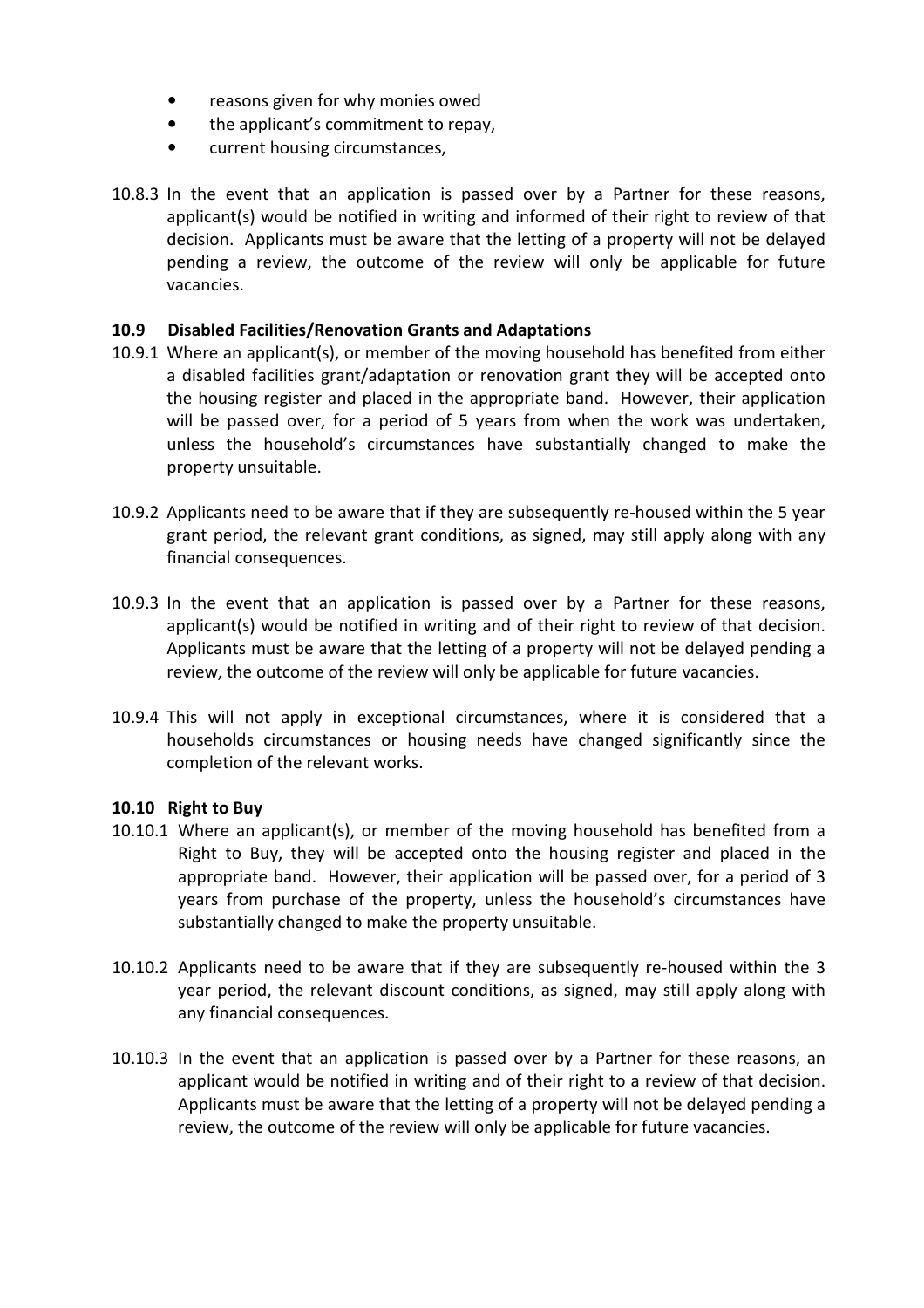10.10.4 This will not apply in exceptional circumstances, where it is considered that a households circumstances or housing needs have changed significantly since the completion of the purchase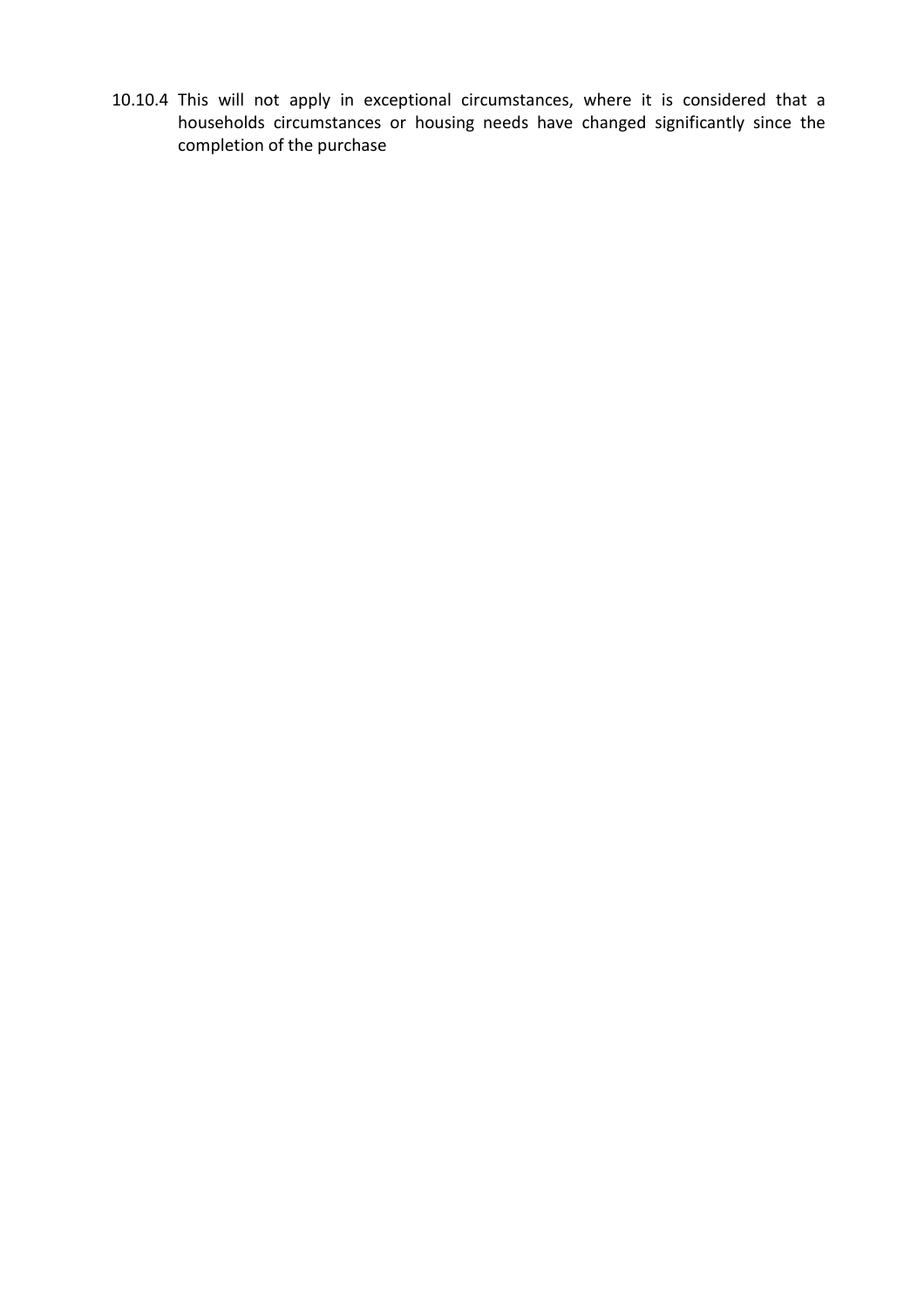# 11 Local Connection

- 11.1 A local connection with one of the partner authorities will prioritise bids over those from applicants who do not have a local connection. To qualify for a local connection to a partner area within this scheme the applicant must provide supporting evidence that demonstrates:
	- Currently resident in any partner area and have been so for at least the last SIX months,
	- Have previously lived in any partner district area for a continuous period of TWELVE months (whilst aged 18 or over) in the last FIVE YEARS,
	- Immediate family members who are currently resident in any partner area. Family members are defined as parents or guardians, adult children or brothers or sisters who have lived in that area continuously for the last FIVE YEARS, (please note in accordance with section 14.2 bids may be bypassed if the vacancy does not reduce the distance between those households)
	- their current main place of permanent work in any partner area for a continuous period of TWELVE months

### 11.2 Other local connection circumstances

- 11.2.1 These circumstances include:
	- applicants who have been accepted by one of the partner authorities under homeless legislation - only the local connection to that Partner area will apply even if applicants meet criteria for other local connections
	- applicants who have been accepted for priority housing as a reciprocal arrangement with another housing organisation - only the local connection to that Partner area will apply even if applicants meet criteria for other local connections
	- HM Armed Forces applicants through Section 315 of the Housing and Regeneration Act (2008) who have established a local connection with one of the partner areas during their service or before they joined the services
	- Members of the Armed Forces, former service personnel applying within five years of discharge, bereaved spouses and civil partners of members of the Armed Forces and serving or former members of the Reserve Forces who need to move for medical reasons, who may have established a local connection with one of the partner areas before or during their service
	- refugees who have been granted leave to remain and have been dispersed to a Partners area
	- applicants who have been accepted from outside the Partner area as part of a Witness Protection recommendation - only the local connection to that Partner area will apply even if applicants meet criteria for other local connections
	- applicants from outside the partner authorities who are victims of domestic abuse or fleeing other violence and/or harassment, who cannot return to the area where they were living for fear of harm
	- Care leavers, whilst they may not meet the normal local connection criteria, if they have resided within Lincolnshire they will be awarded a local connection to all Partner areas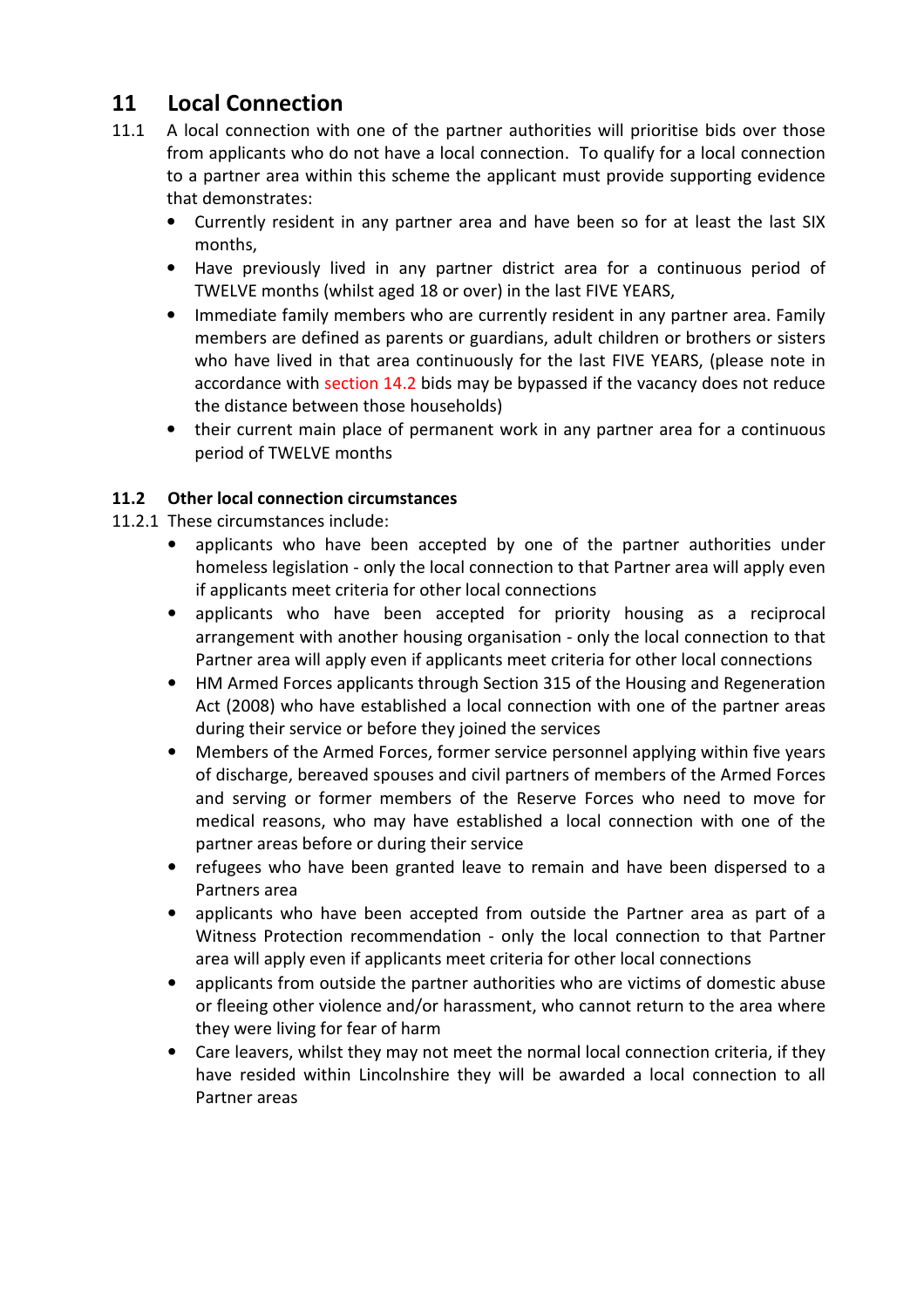11.2.2 In other exceptional cases Partners have the discretion to award a local connection to their area, the Lincs Homefinder Panel can apply a local connection to another area or the Partnership as a whole.

### 11.3 What does not give you a local connection?

- 11.3.1 The following circumstances will not lead for a local connection be awarded to an application:
	- People living in bail hostels or approved premises
	- Occupying a mobile home, caravan or motor caravan which is not placed on an official mobile home or caravan park
	- Hostel residents from outside the partner authorities who have not otherwise lived in one of the partner authorities for six months
	- Those residing in supported accommodation
	- Those occupying student accommodation hall of residence and all other accommodation sourced in connection to education
	- Those residing in prison within the area
	- Those residing in hospital, in-patient care or residential care settings

### 11.4 Local Letting Policies

- 11.4.1 Local Lettings Policies are usually introduced to meet a particular local need and have an overall positive effect on estates. For example, if an estate had a high level of antisocial behaviour, applicants who bid for the advertised property may be subject to enhanced checks on their previous behaviour, or in areas of low employment status priority may be given to those in current employment, or households of a certain age or for some schemes a very specific local connection to an individual village not just partner area.
- 11.4.2 There are a number of Local Lettings Policies throughout the partnership area. To be considered for a property subject to local lettings criteria, applicants would need to meet the usual eligibility criteria AND the additional local lettings criteria, failure to meet both criteria may lead to the bid being bypassed.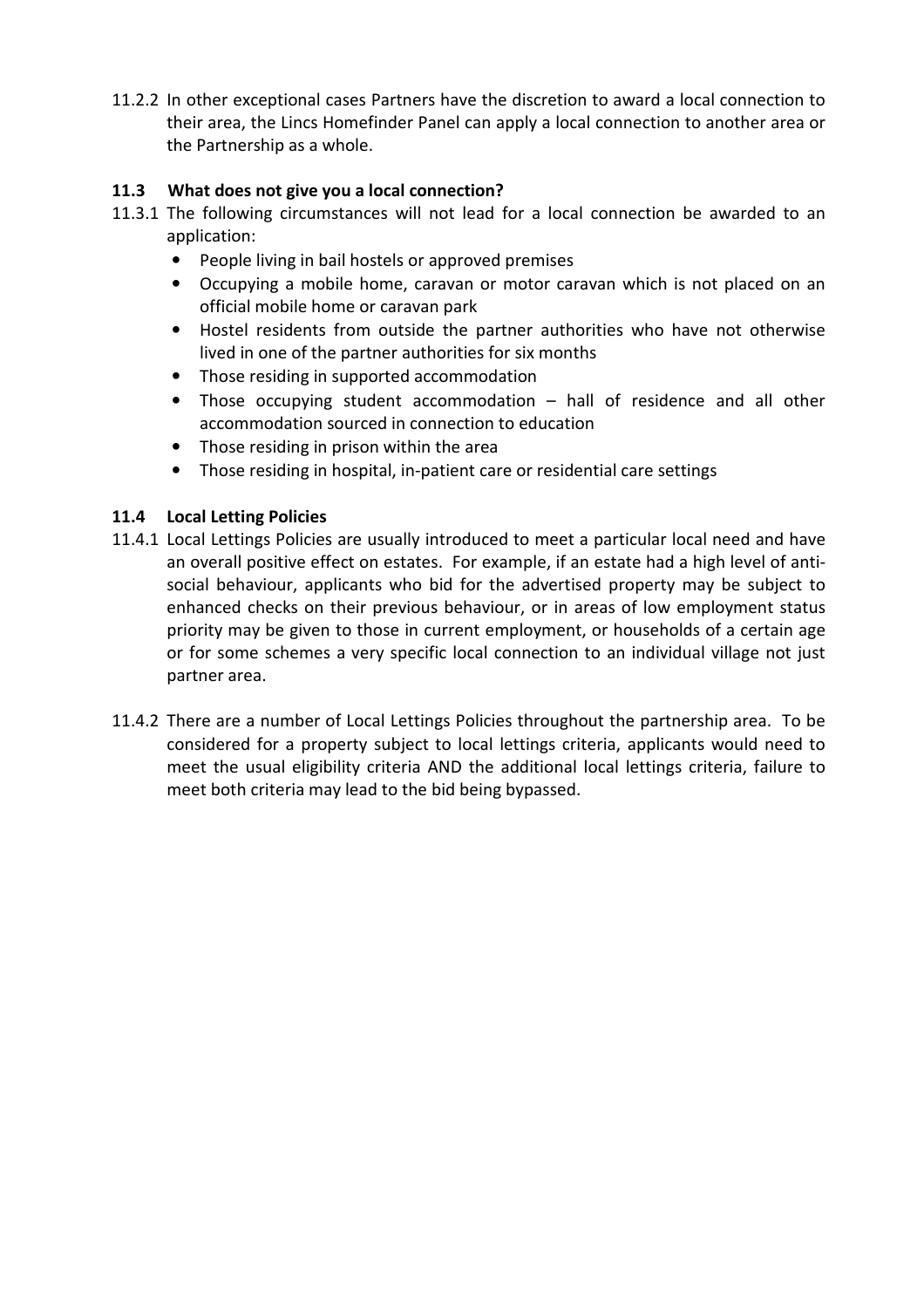# 12 Property Eligibility

- 12.1 Applicants, upon acceptance to the Housing Register, will be notified in writing of the properties they are eligible to bid for. Property eligibility is based upon a household's composition and their needs, See Appendices C and D. The Policy covers the letting of a range of property types throughout the area.
- 12.2 It is important to note that property eligibility may differ between landlords, as individual Housing Providers endeavour to make the best possible use of their stock in terms of size and suitability when setting the criteria for eligibility. For example, ground floor flats may be reserved for people with a physical disability. Housing Providers may also choose to exercise some discretion and invite bids from particular household compositions to contribute to sustainable communities. The advert will clearly state which applicants can bid for each property and which applicant will have priority for the vacancy.
- 12.3 The Partnership reserves the right, in exceptional circumstances, to offer applicants accommodation not usually considered for their household type or size, for example, but not limited to, where availability of properties in a certain area are scarce or those with no medical need may be considered for level floor accommodation.
- 12.4 The Partnership reserve the right to amend the bid criteria of previously advertised properties to widen the eligibility and enable successful bids to be made.

### 12.5 Access to children

- 12.5.1 For the purposes of this policy, we consider that access to children must be verified as regular and for at least three nights each week. Single people or couples with access to children only will normally only be considered for a one bedroom flat.
- 12.5.2 Some landlords may consider such applicants for a two bedroom flat opposed to a one bedroom flat, although landlords may continue to give preference to applicants who would fully occupy the vacancy on a permanent basis, eligibility will be included in adverts so must be checked carefully.
- 12.5.3 Single people or couples with children living with them permanently and with access to other children will not be granted priority for needing an additional bedroom but may be able to bid for properties with an extra bedroom. However, Partners may give preference to large families who would fully occupy the property permanently.

### 12.6 Carers, Prospective/Approved Adopters and Foster Carers

12.6.1 Applicants with a disability or other need who require an additional bedroom to accommodate a carer are required to provide an approved and detailed Care Plan. Such Care Plans will need to be shared with all providers so that appropriate accommodation can be considered. Partners will work closely with the relevant Children's Services departments, on an individual case basis to assist in meeting the needs of prospective and approved adopters and foster carers and duties under s22G of the Children's Act 1989.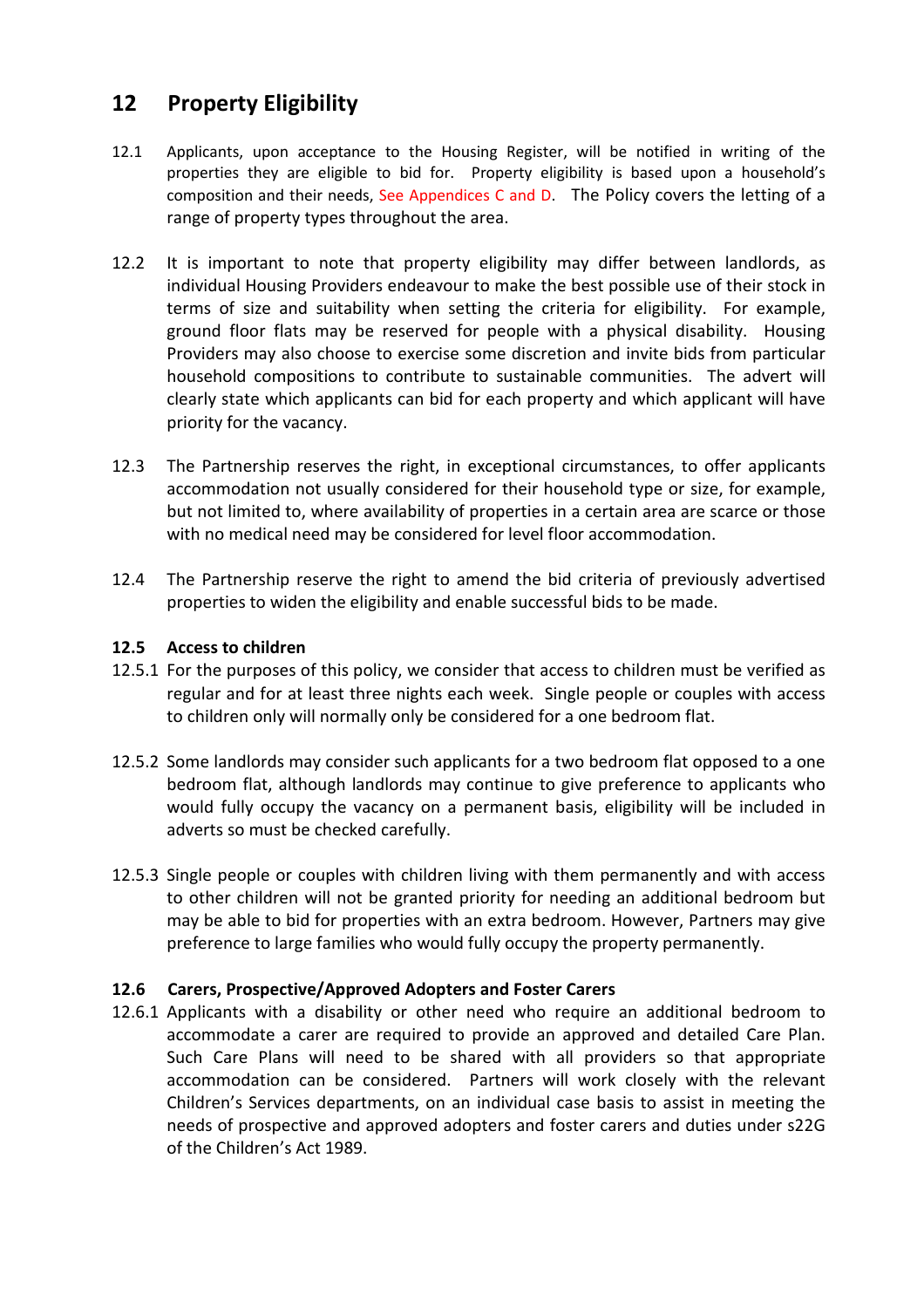# 13 Advertising Vacancies and Bidding

### 13.1 Advertising Cycle

13.1.1 Once applicants are registered they are able to start looking for a suitable vacancy across the Partnership area. Vacancies will be advertised on a weekly basis from midnight on Wednesday to 12noon on the following Monday (6days). Adverts will include key property attributes, local facilities and eligibility criteria.

### 13.1.2 Vacancies will be advertised in the following ways:

- Lincs Homefinder Website www.lincshomefinder.co.uk All Partner websites direct users to this website to allow applicants to view available properties and apply 'on-line' for properties of their choice. Access to the website is available in some of the Partner's reception areas.
- Reception Areas Partner may advertise vacancies in their reception areas.
- Dispersed office locations some partners may circulated a list of vacancies to assist with access should any applicant approach them for information

### 13.2 Withdrawing Adverts

- 13.2.1 Occasionally, a Partner may be required to withdraw a property advert, for instance:
	- if it becomes apparent that the property may be let through direct lets in accordance with this policy, Section 14.8 or
	- The current tenant of the property being advertised has withdrawn their notice terminating their tenancy of that property, so the property is no longer available,
	- Significantly incorrect information had been advertised in respect of the property or applicants eligibility for that property.

### 13.3 Bidding for a Vacancy

- 13.3.1 Applicants are restricted to making 2 bids in each cycle. Where an applicant meets the property eligibility, bids can only be placed during the bidding cycle, and should be placed through the applicants individual online account by themselves or their advocates.
- 13.3.2 Where a vacancy has been advertised and no bids have been received, or been successful, the vacancy may be re-advertised and may be allocated on a first come first served basis subject to the usual eligibility criteria.
- 13.3.3 Bids for individual vacancies are ranked by banding and banding date, firstly those with a local connection to the partner area in which the vacancy occurs then those with a connection to the wider partnership area before those with no local connection to the partnership.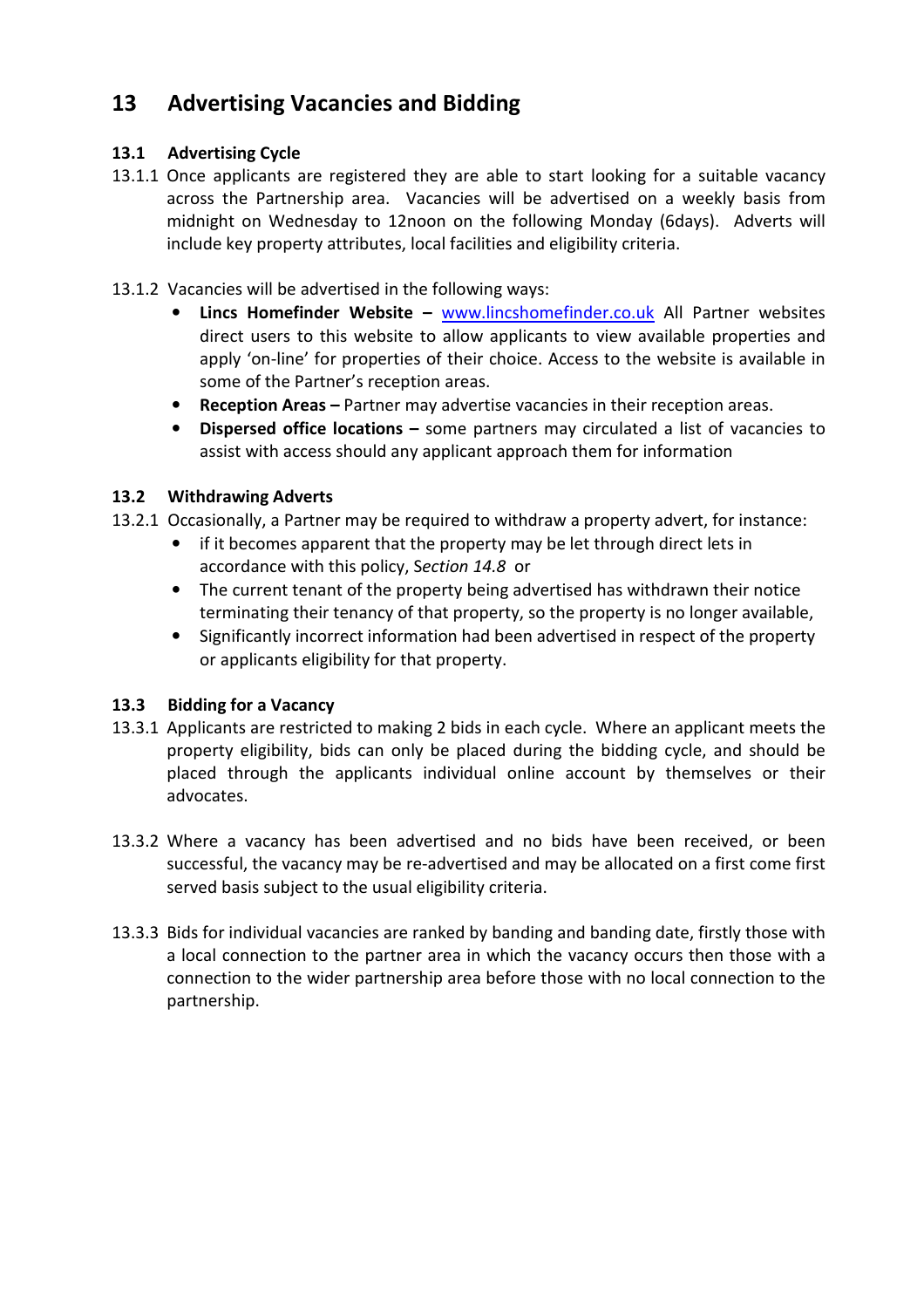# 14 Shortlisting and Offers

14.1 At the end of the advertising cycle, applicants who have bid will be shortlisted according to their eligibility criteria and any local lettings criteria. Verification checks will be undertaken at this stage to ensure applicants still qualify and circumstances have not changed

### 14.2 Bypassing Bids

- 14.2.1 Bids may be bypassed for several reasons. It is not possible to provide an exhaustive list, but the following are common, an applicant or household member:
	- doesn't require ground floor property and vacancy is ground floor
	- does require ground floor property and vacancy is upper floor
	- would not fully occupy the vacancy
	- since the bid was placed, is now under offer or first nomination to another vacancy
	- now considered to be non-qualifying, and application will be cancelled
	- has experienced a change of circumstances or partner has identified information that affects eligibility, local connection and/or priority
	- Unable to contact applicant(s) within 24hrs
	- Does not meet specific criteria for the vacancy ie: additional local letting criteria
	- If the Partner believes the vacancy would be unaffordable to the household from the onset
	- Local connection does not apply does not bring family closer together
- 14.2.2 Bids are updated to reflect the reason for being bypassed, so applicants are aware.

### 14.3 Making an Offer

- 14.3.1 The successful candidate will be contacted by an officer from the partner landlord whose vacancy they have bid for, to be offered a tenancy and to arrange an accompanied viewing of the property.
- 14.3.2 If an applicant cannot be contacted following three attempts over different advertising cycles, their application will be cancelled in accordance with section 9.4, also failing to respond within 24hrs of contact regarding a specific vacancy, Partners reserve the right to move to the next eligible person on the shortlist. It is important that all applicants ensure they are contactable as their bid may be bypassed after reasonable attempts to contact them have been unsuccessful.
- 14.3.3 In exceptional circumstances a Partner may not make an offer or may withdraw an offer to a successful bidder, this may include but is not limited to :
	- it is clear that an applicant is not capable of understanding the responsibilities associated with being a tenant or they do not understand what they are signing
	- current tenant of the property being advertised has withdrawn their notice terminating their tenancy of that property, so the property is no longer available
	- applicant has failed to respond to three contact attempts from a Partner
	- Partner or landlord believes the property is unaffordable from the onset.
	- Identifying information that affects the application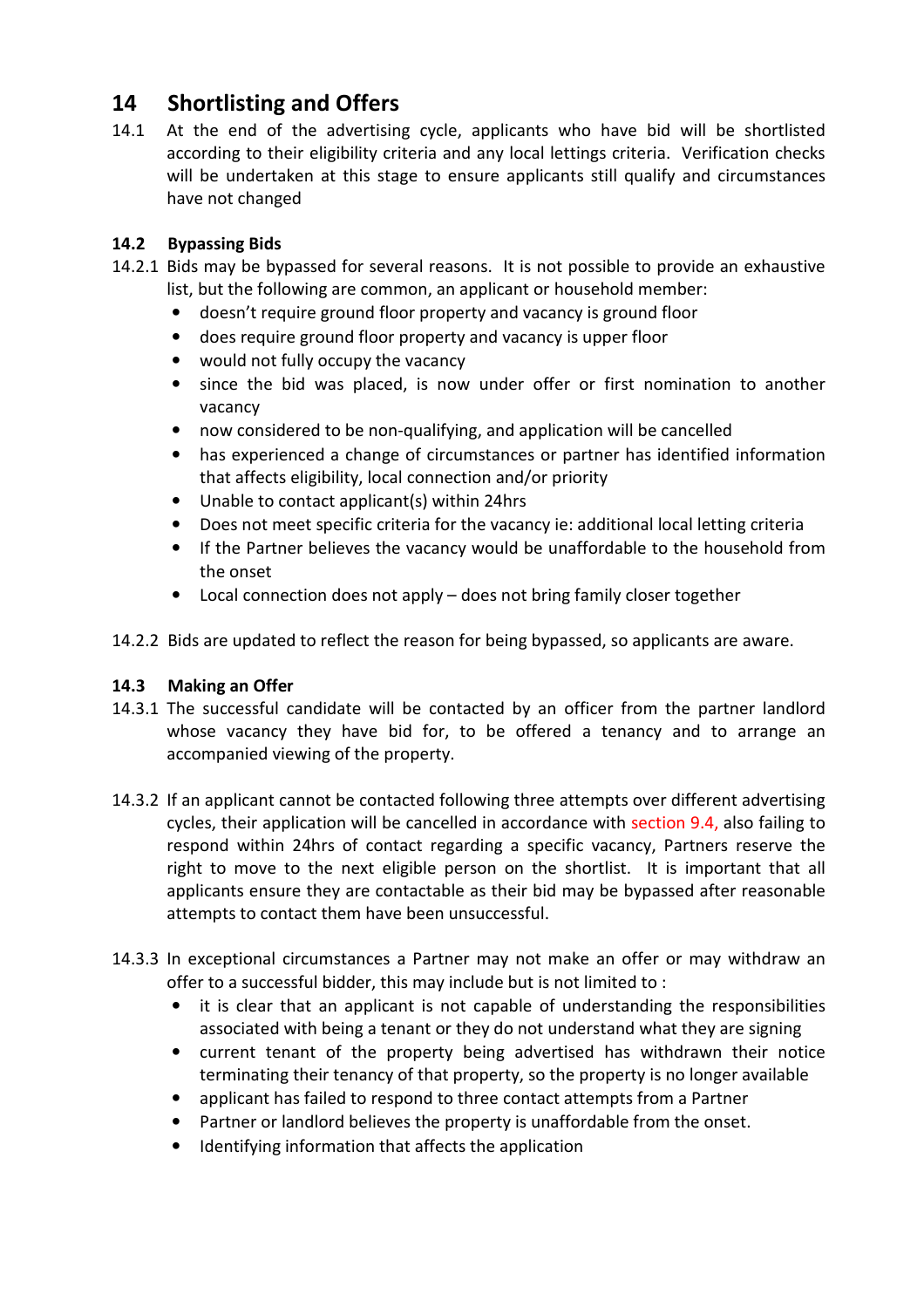### 14.4 Tenancies

- 14.4.1 Joint tenancies will normally be offered to:
	- Married couples, civil partnerships, unmarried couples and same sex partnerships, provided that both are named on the application form, unless both parties request the tenancy to be granted in a sole name, stating their reasons
	- Adults wishing to live together as friends, both names have been included on the application form
	- Applicants and their live-in carers, where the Partner considers it to be justified.
- 14.4.2 Joint tenancies are not usually given to a parent and adult child, unless there are formal caring responsibilities.
- 14.4.3 In all other circumstances sole tenancies will be offered to the eligible lead applicant. In cases relating to persons from abroad who are subject to immigration restrictions, the tenancy will only be granted to the individual who is eligible, whilst the ineligible person can still be taken into account in respect of sizer and type of accommodation offered.

### 14.5 Refusals

14.5.1 Generally, if an applicant refuses 2 offers, they will be contacted to discuss their housing needs and circumstances. With the exception to applications assessed with Band 1 priority (excluding Accepted Homeless housing duty), where Partners may review an application after the refusal of 1 reasonable offer. Once reviewed, if a Partner considers such refusals were unreasonable, Partners reserve the right to reduce their banding to a Band 4, for a period of 6 months from the date of the most recent unreasonable refusal.

### 14.6 Non-Bidding

14.6.1 All applicants will be monitored to establish if any suitable properties have been advertised. If suitable properties have been advertised the applicant may be contacted to establish why they have not bid. This will assist Partners in ascertaining if any additional assistance is required to participate in the scheme. Partners reserve the right to review such applications.

### 14.7 Vacancies excluded from the Scheme

- 14.7.1 The Partnership reserves the right to exclude certain properties and housing schemes from this Scheme, but a majority of social housing vacancies in the Partnership area will be advertised and let through this scheme. Examples of where this may occur include (but are not limited to) where a property is needed urgently to deal with an emergency. Specialist accommodation may also be let outside this Scheme for example extra care schemes for the elderly.
- 14.7.2 In exceptional circumstances properties may be withdrawn from an advertising cycle or scheme, those applicants who may have already expressed an interest in any such property will be notified of the reasons why.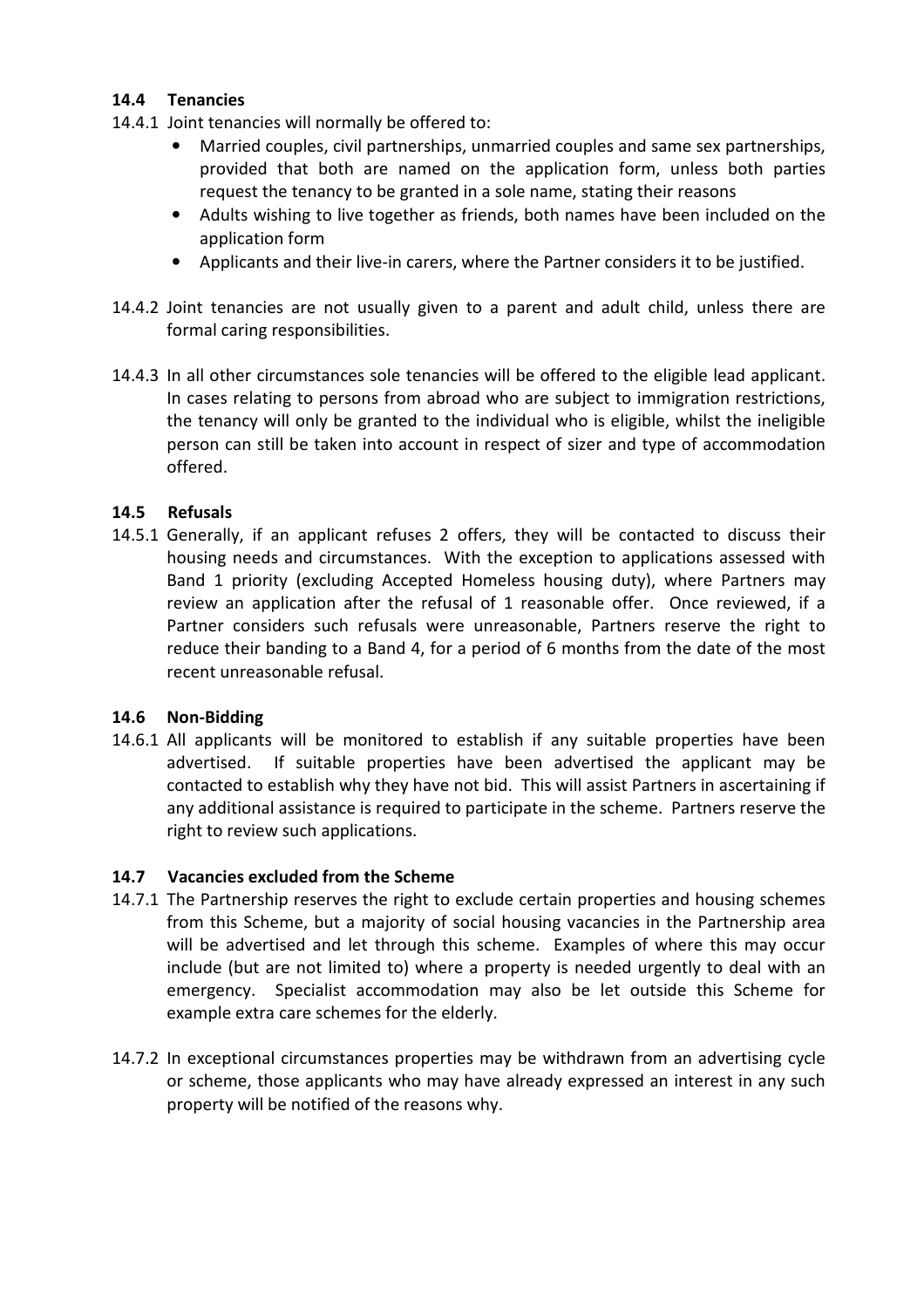### 14.8 Direct Lets

- 14.8.1 Each Partner lets the majority of their properties through this CBL Scheme. The Partnership reserves the right to exclude certain properties and housing schemes from the CBL scheme. An example of this may include, but is not limited to, where a property is needed urgently to deal with an emergency, the renewal of a flexiblesecure tenancy. Specialist accommodation may also be let outside this Scheme.
- 14.8.2 In some circumstances it may be necessary to directly match an applicant to a suitable property. This means that the applicant may not be able to bid for properties such as Homeless applicants as detailed in Section 9.3. If this applies, we will notify the applicant direct.
- 14.8.3 Applicants subject to a direct letting will normally be made one offer of suitable accommodation. If they do not accept the property the relevant partner may decide to make no further offers to them, reduce their Banding or discharge a homeless duty. They will be able to request a review of any decision on the suitability of a property or a decision not to make a further offer.
- 14.8.4 Properties let through direct lettings may not be advertised through this scheme, but information will normally be made available to indicate that the letting took place. This may not be done if there is good reason, such as the need to re-house someone threatened with violence.

### 14.9 Allocations to Employees and Relations

- 14.9.1 The Scheme's application form requires applicants to declare if they or a member of their household are either a member of staff/Councillor/Board Member or related to a member of staff/Councillor/Board Member of any Partner within the Scheme.
- 14.9.2 In such cases there will be stringent procedures and checks in place to ensure the application is processed in accordance with this Policy and other applications. A Senior Officer will check the processing and assessment. Prior to any offer of accommodation being made to such an applicant the relevant Partner will notify their appropriate Director or Head of Service for approval.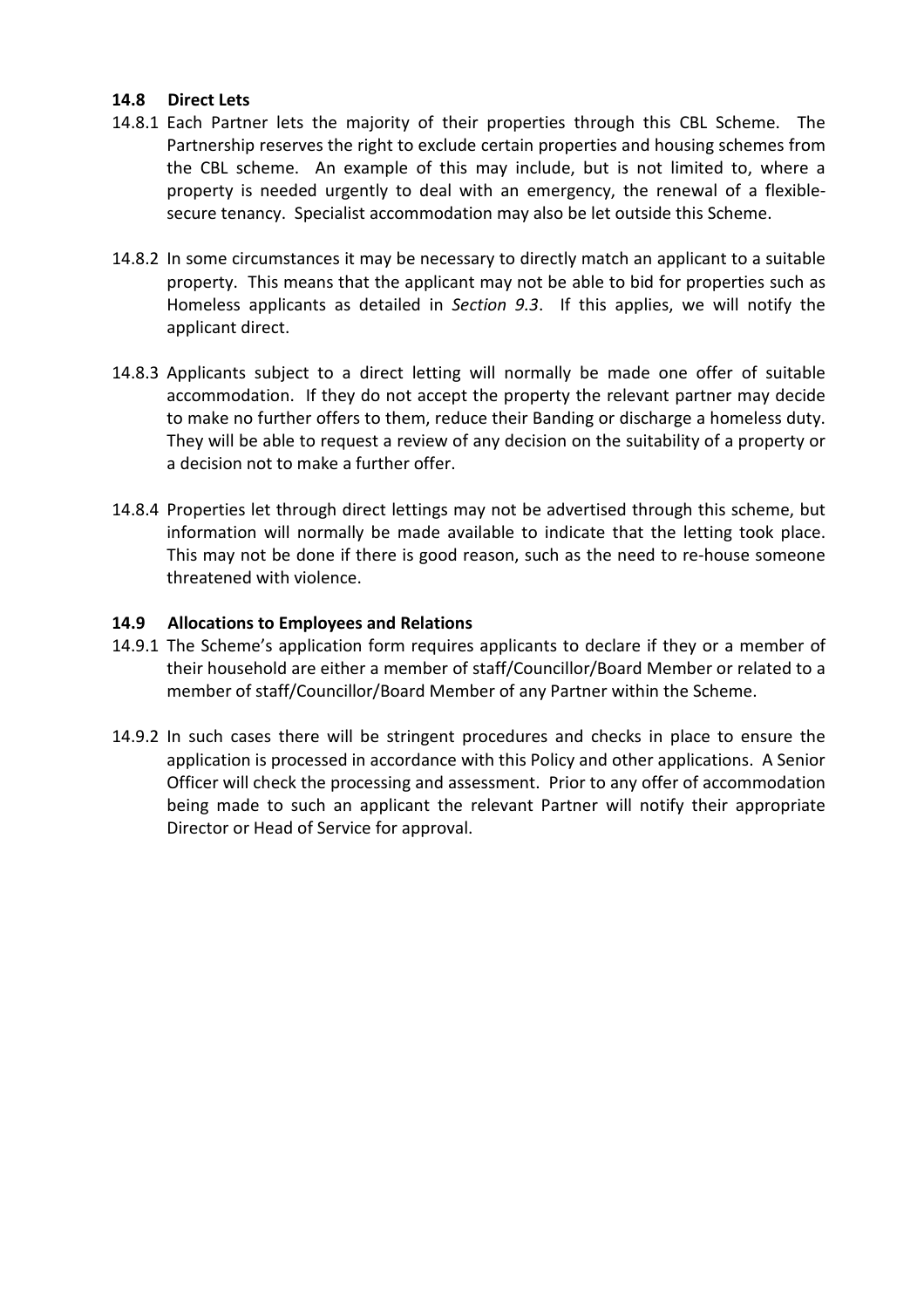# 15 Reviews and Complaints

### 15.1 Reviews of Decision

- 15.1.1 Initial decisions relating to an application will be made by the relevant Partner organisation.
- 15.1.2 All applicants have the right to request a review of a decision if they consider this policy has not been applied correctly, for example a decision about:
	- Exclusion or removal from the Housing Register
	- Type of property the applicant is eligible for
	- Band awarded
	- Application status and applicable dates
	- Reasonableness of refusals
- 15.1.3 If an applicant wishes to request of a review of the initial decision, they should notify the partner that made that decision, of the issue they would like to be reviewed. This will be dealt with by an officer not involved in the original decision making process.
- 15.1.4 If the applicant still considers their case has not been dealt with in accordance with this policy, and they can provide evidence that relevant information has not been considered, they may request that the case is passed to Lincs Homefinder Panel. An officer, where there are exceptional circumstances not covered by this policy and that have implications across Partners, may make a referral to the same Panel for consideration
- 15.1.5 If an applicant wishes to continue to pursue the matter following a decision by the Lincs Homefinder Panel, they can approach the Ombudsman Section 15.3
- 15.1.6 Where an applicant wishes to provide new information that has not previously been available to the Partner organisation for consideration, this will be dealt with as a 'change of circumstances' and subject to a reassessment and not considered as a review.

### 15.2 Complaints

- 15.2.1 If an applicant is dissatisfied with how they have been dealt with, and feel they have been unfairly treated, discriminated against and/or a Partner has failed to do something they should have done, then the applicant can make a complaint.
- 15.2.2 Complaints will be dealt with by the Partner involved and in accordance with their own Corporate Complaints Policy:

City of Lincoln Council

| City of Lincoln Council, City Hall, Beaumont Fee, Lincoln, LN1 1DD |
|--------------------------------------------------------------------|
| housing@lincoln.gov.uk                                             |
| 01522 873641                                                       |
|                                                                    |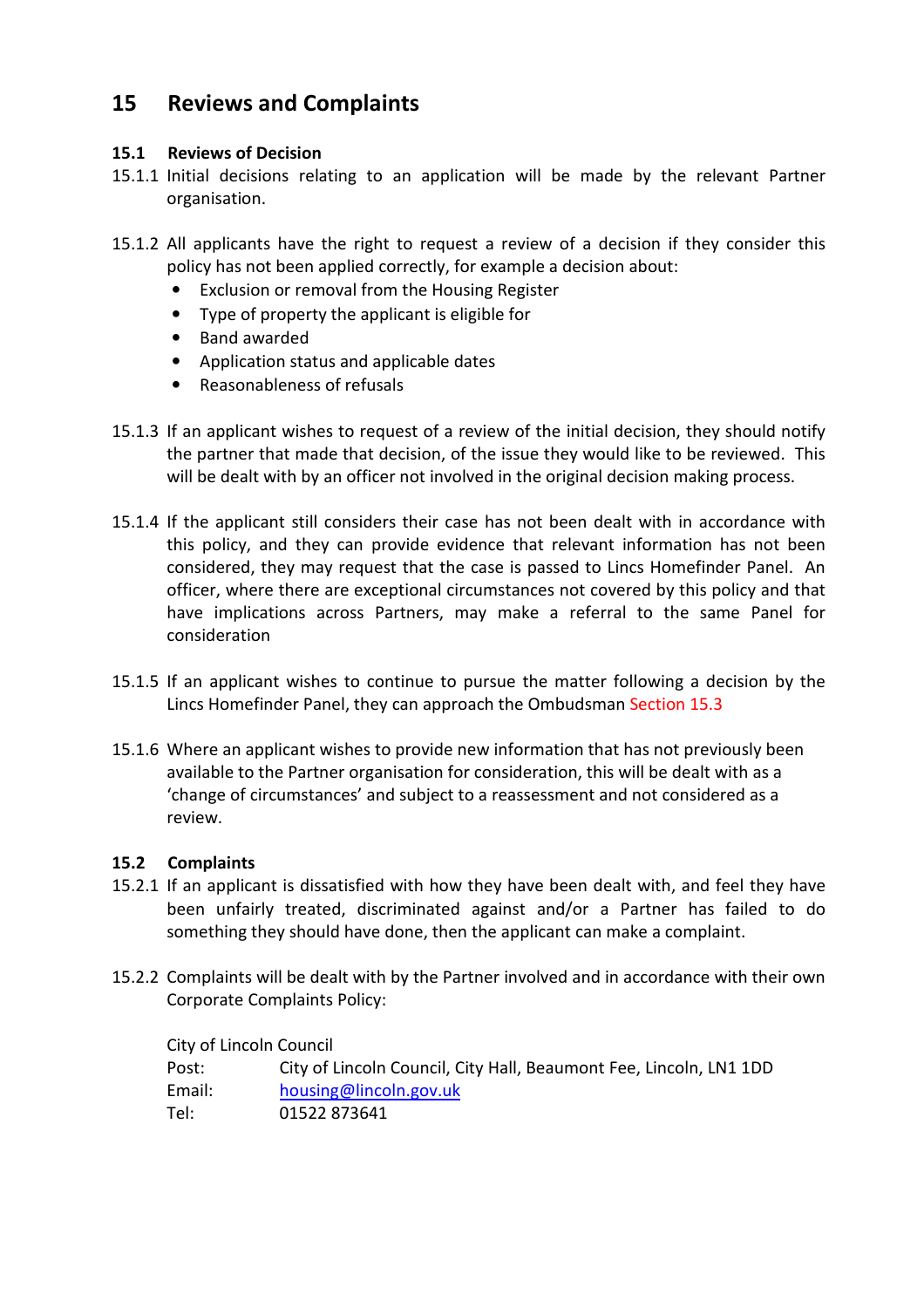North Kesteven District Council

| Post:  | Complaints Officer at FREEPOST NKDC |
|--------|-------------------------------------|
| Fmail: | Complaints@n-kesteven.gov.uk        |
| Tel:   | 01529 414155 or 01522 699699        |

### 15.3 Ombudsman

15.3.1 The Local Government Ombudsman is independent of all government departments, councils and politicians. The Ombudsman examines complaints without taking sides. In most cases the complainant must have pursued the matter through the Council's own complaints procedure before a complaint can be considered by the Ombudsman

Contact details for the Local Government Ombudsman are Email advice@lgo.org.uk Telephone: 0300 061 0614 Text 'call back' on 0762 480 4299. Fax us on 024 7682 0001. Write to the Local Government Ombudsman, PO Box 4771, Coventry CV4 0EH.

|           | Contact details for the Housing Ombudsman Service are       |
|-----------|-------------------------------------------------------------|
| Email     | info@housing-ombudsman.org.uk                               |
|           | Telephone: 0300 111 3000                                    |
| Fax :     | 020 7831 1942                                               |
| Write to: | Housing Ombudsman Service, Exchange Tower, Harbour Exchange |
|           | Square, London. E14 9GE                                     |

### 15.4 Homelessness Reviews

15.4.1 Requests for reviews of decisions made in respect of an applicant's homeless application are subject to review procedures outside this scheme. Applicants should contact the local Authority responsible for their homelessness application for further information and assistance.

### 15.5 Partnership Decisions

- 15.5.1 All Partners aim to deal with individual enquiries at the initial point of contact including correspondence from Members of Parliament. Where necessary the Partners may meet to agree an appropriate response or decision(s). The Lincs Homefinder Partnership will meet on a regular basis to consider the following:
	- Requests for Reviews (once Partner has undertaken initial review)
	- To award a Local Connection to whole partnership area, in exceptional circumstances,
	- All other exceptional cases that warrant consideration.

### 15.6 Policy Review

- 15.6.1 This policy will be reviewed every 3yrs, or earlier if required, to ensure it:
	- a) meets legal requirements and is consistent with of related policies and strategies
		- b) meets Partner's needs and addresses local housing needs
		- c) achieves its objectives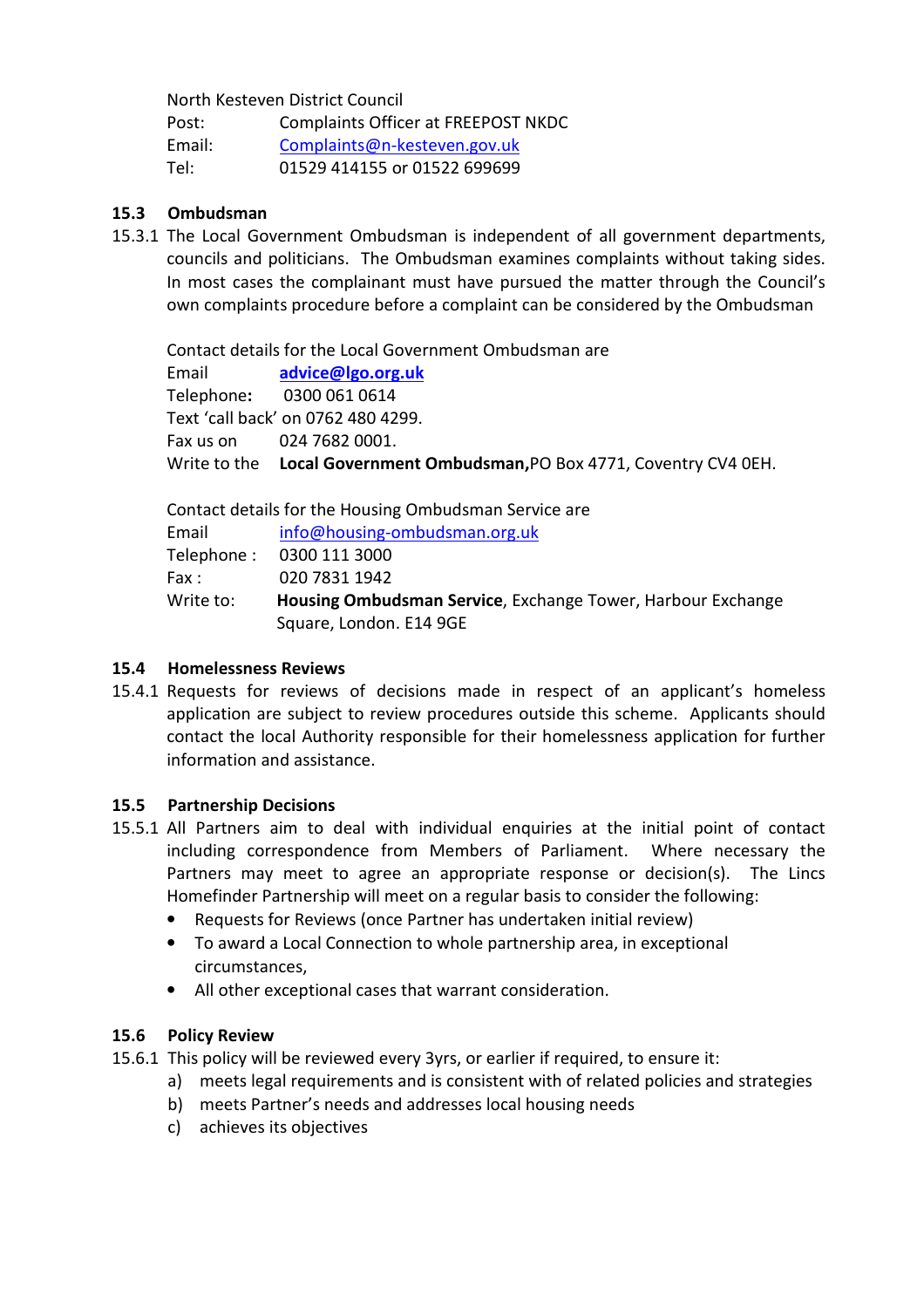- 15.6.2 Each partner is responsible for ensuring all allocations within their organisation are made in accordance with this agreed Policy. The Partnership Board, consisting of senior managers and Members will monitor the overall partnership, performance and effectiveness.
- 15.6.3 The Partnership will consult with a wide range of stakeholders including existing and potential applicants on any proposed major changes to this Lettings Scheme and the implications of such changes.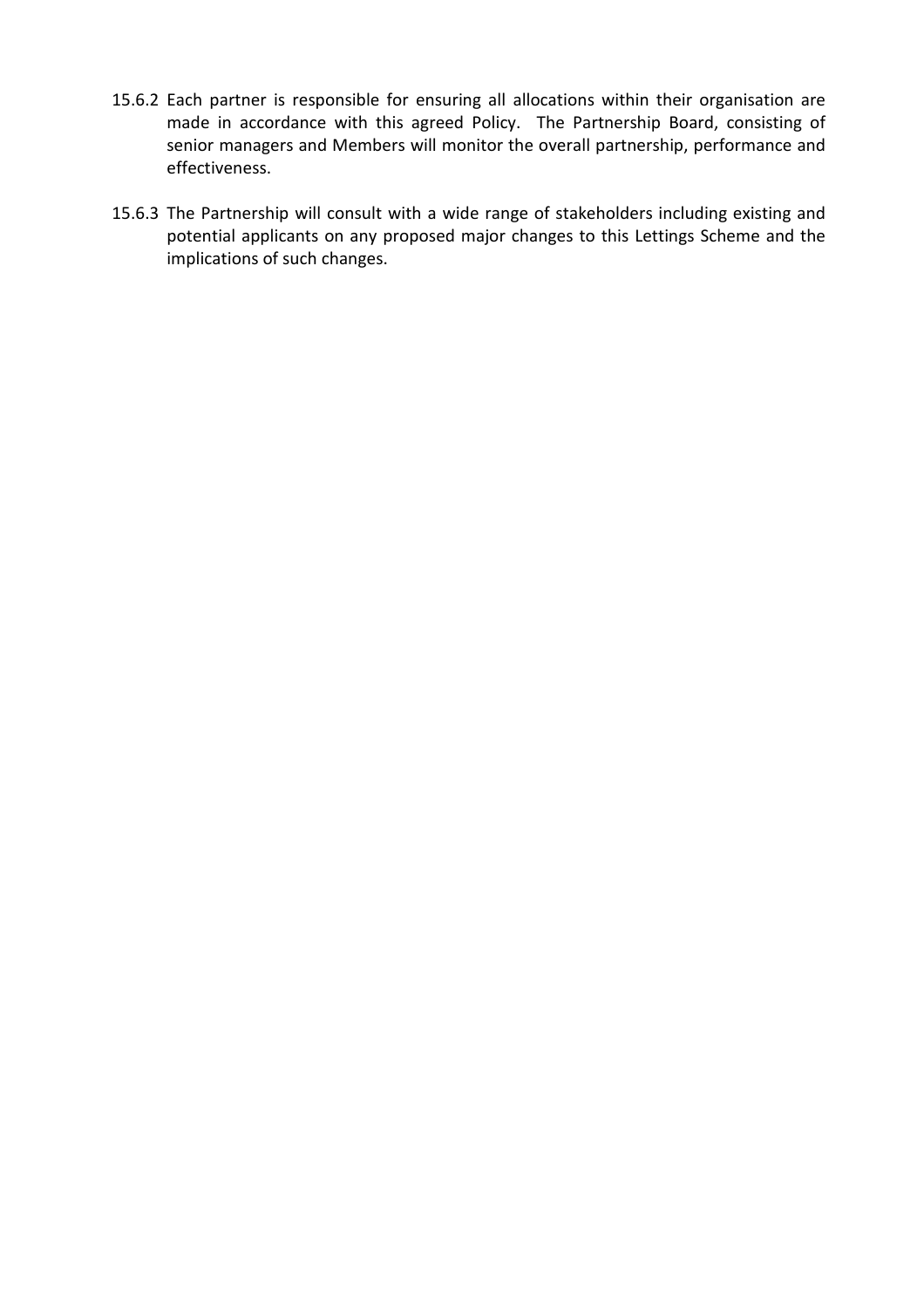# Appendix A

# Glossary of Terms

| <b>Term</b>                 | <b>Explanation</b>                                                                                                                                                                                                                                  |
|-----------------------------|-----------------------------------------------------------------------------------------------------------------------------------------------------------------------------------------------------------------------------------------------------|
| <b>ADHAC</b>                | Agricultural Dwelling House Advisory Committee                                                                                                                                                                                                      |
| <b>ASBO</b>                 | Anti-Social Behaviour Order                                                                                                                                                                                                                         |
| <b>Adequately Housed</b>    | Living in a property that is suitable for your needs                                                                                                                                                                                                |
| Applicant(s)                | A person(s), submitting an application, or member of household                                                                                                                                                                                      |
| Application                 | Form to be included in the scheme and considered for housing                                                                                                                                                                                        |
| Area                        | Within the district boundaries of City of Lincoln and North Kesteven                                                                                                                                                                                |
| <b>Banding</b>              | How applicants are prioritised in the scheme                                                                                                                                                                                                        |
| <b>Bid</b>                  | Process stating which vacancy they are interested in                                                                                                                                                                                                |
| <b>CBL</b>                  | <b>Choice Based Lettings</b>                                                                                                                                                                                                                        |
| <b>Complaints Procedure</b> | What is a complaint, how to make a complaint and how it will be<br>dealt with                                                                                                                                                                       |
| Council                     | City of Lincoln Council or North Kesteven District Council                                                                                                                                                                                          |
| Household                   | Individuals with intention of living together                                                                                                                                                                                                       |
| <b>Housing Related Debt</b> | Works for which tenants are responsible, current or former rent<br>arrears, rent advance/deposits payments, all other repayable<br>payments                                                                                                         |
| No Fixed Abode (NFA)        | You have no fixed accommodation. Applicants who claim that they<br>are of no fixed abode have to satisfy the Partnership that they<br>genuinely have no settled accommodation and are living at various<br>locations for very short period of time. |
| Lincs Homefinder Panel      | Group of representatives from each Partner organisation that<br>consider exceptional cases with implications for all Partners                                                                                                                       |
| Lincs Homefinder            | Group of senior Officers and Councillors/Board Members from each                                                                                                                                                                                    |
| Partnership                 | Partner organisation, to monitor the performance and effectiveness<br>of the Lincs Homefinder Scheme                                                                                                                                                |
| Partner                     | A member organisation of this Scheme                                                                                                                                                                                                                |
| Partnership                 | Organisations listed at Section 1.1                                                                                                                                                                                                                 |
| Policy                      | This Lincs Homefinder Choice Based Lettings Policy                                                                                                                                                                                                  |
| Registration                | Method of applying for housing                                                                                                                                                                                                                      |
| <b>Registered Provider</b>  | An organisation that lets social housing                                                                                                                                                                                                            |
| <b>Repayment Agreement</b>  | An agreement made between landlords and applicants to repay and<br>reduce housing related debts                                                                                                                                                     |
| <b>Rough Sleepers</b>       | Those sleeping, about to bed down or actually beeded down in the<br>open air or those in buildings (or other places) not designed for<br>habitation                                                                                                 |
| Stakeholders                | Other agencies/organisations with an interest or involvement in the<br>scheme or individual applications                                                                                                                                            |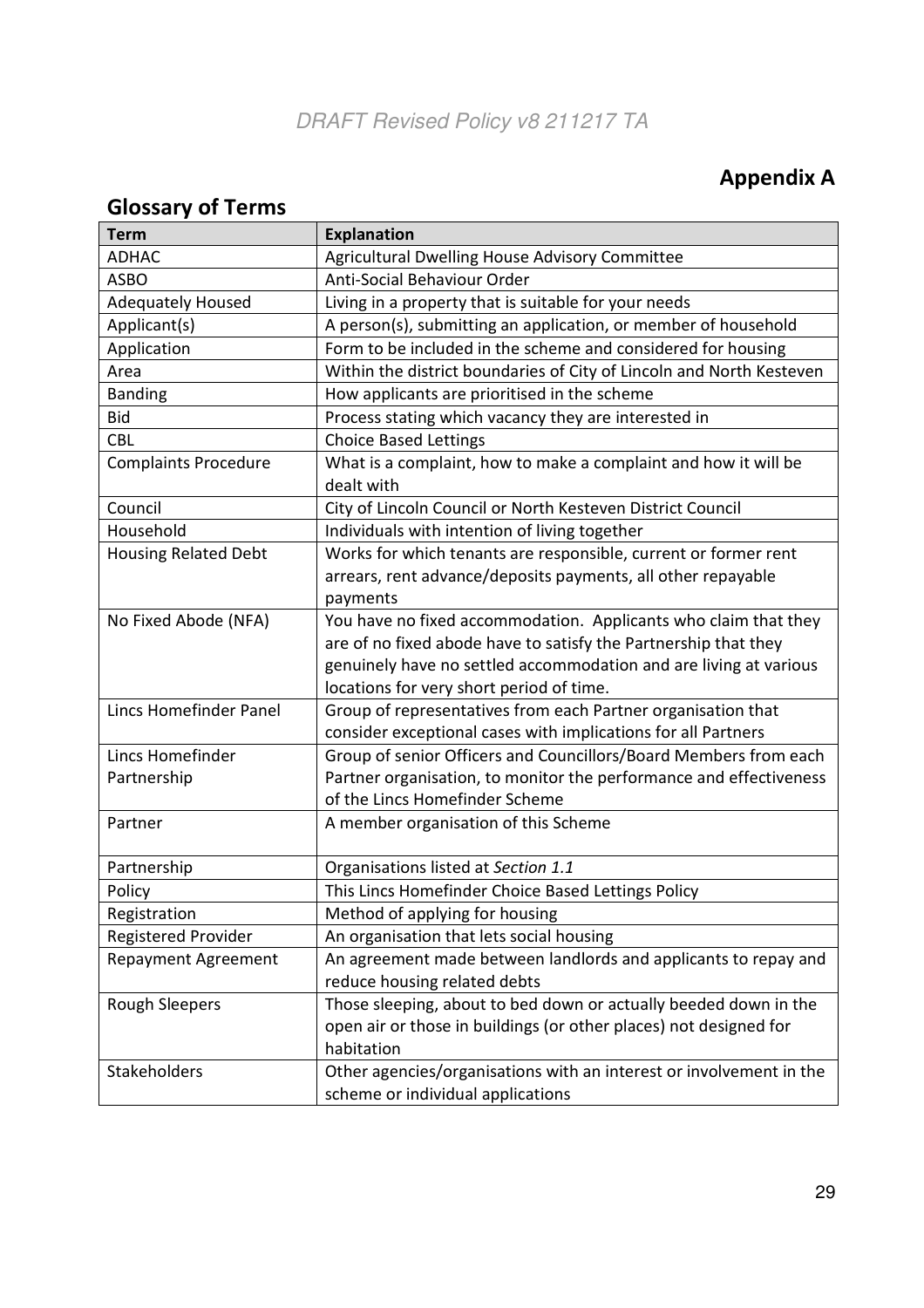# Appendix B

# LINCS HOMEFINDER – PRIORITY BANDINGS

| <b>Ref</b> | <b>Band 1 Criteria</b>                                                  | Assessment/Evidence               |
|------------|-------------------------------------------------------------------------|-----------------------------------|
| 1.1        | Immediate and Significant Medical                                       | Appropriate support from medical  |
|            | - Permanent condition and unable to continue to                         | professional                      |
|            | reside in current home                                                  |                                   |
| 1.2        | <b>Urgent Welfare Need</b>                                              | Support from appropriate agencies |
|            | - unable to remain in current accommodation                             |                                   |
| 1.3        | Succeeded to a tenancy but current home not                             | <b>Confirmation from Partner</b>  |
|            | suitable                                                                | Tenancy/Neighbourhood Services    |
| 1.4        | Social housing tenants, within partnership area,                        | Homevisit                         |
|            | under-occupying by 2 bedrooms, leaving vacant                           |                                   |
|            | possession                                                              |                                   |
| 1.5        | Approved ADHAC cases                                                    | Determination from ADHAC (North   |
|            |                                                                         | Kesteven only)                    |
| 1.6        | <b>Urgent Disrepair</b>                                                 | Determined by a housing standards |
|            | inc. but not limited to compulsory purchase<br>$\overline{\phantom{a}}$ | officer or equivalent             |
|            | order, Prohibition Order or emergency                                   |                                   |
|            | prohibition order (not due to willful                                   |                                   |
|            | neglect/damage)                                                         |                                   |
| 1.7        | Statutory overcrowding                                                  | Confirmation of household and     |
|            |                                                                         | property size, maybe homevisit    |
| 1.8        | Homeless households - unintentionally homeless                          | S184 letter by Partner            |
|            | and in priority need (full housing duty)                                |                                   |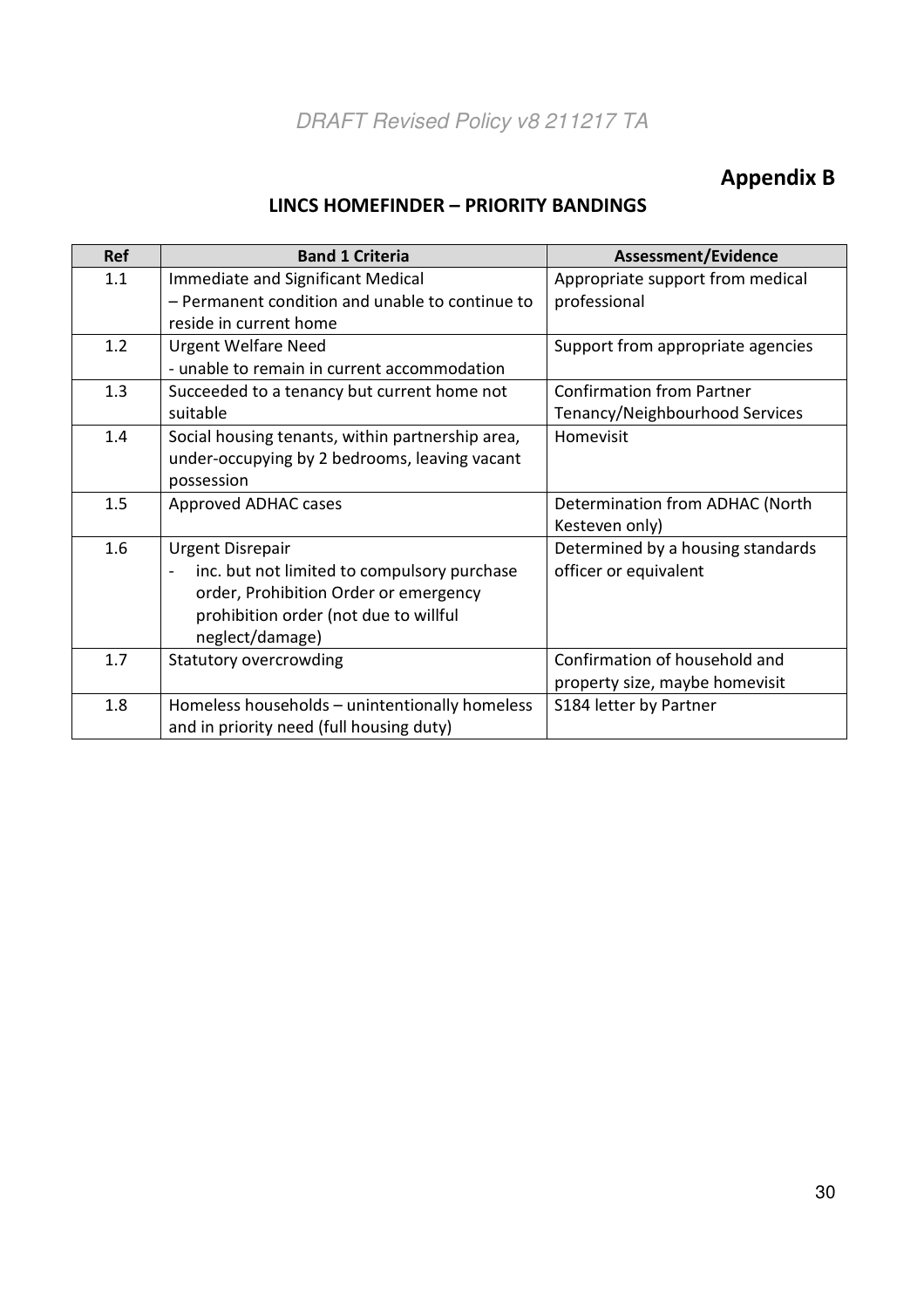| <b>Ref</b> | <b>Band 2 Criteria</b>                               | <b>Assessment/Evidence</b>             |
|------------|------------------------------------------------------|----------------------------------------|
| 2.1        | Homeless relief Duty Accepted AND in temporary       | Decision by Partner                    |
|            | Accommodation, inc those homeless at home            |                                        |
| 2.2        | <b>Urgent Medical Need</b>                           | Medical self assessment, supporting    |
|            | urgent need associated with alleviating or           | prescriptions, other support by        |
|            | significantly improving condition                    | medical professional                   |
| 2.3        | Formal discharge notice of leaving the Armed         | Applicants will have to have           |
|            | Forces                                               | participated in Options Interview with |
|            |                                                      | Partner and provided notice            |
| 2.4        | Family living separately                             | Evidence of previously living together |
|            | who have previously lived together but               |                                        |
|            | current housing circumstances do not enable          |                                        |
| 2.5        | Serious disrepair - Category 1 hazard (not due to    | Determined by a housing standards      |
|            | willful damage or neglect)                           | officer or equivalent                  |
| 2.6        | Applicant(s) WITH dependant children/pregnant        |                                        |
|            | lacking access to essential facilities or sharing    |                                        |
|            | with a household not moving (if awarded 2.7 will     |                                        |
|            | not apply)                                           |                                        |
| 2.7        | Applicant(s) lacking a least 1 bedroom, with         |                                        |
|            | permanent residency of a child or medical need       |                                        |
|            | for additional bedroom (if awarded 2.6 nor 2.2       |                                        |
|            | will not apply)                                      |                                        |
| 2.8        | Occupying supported accommodation, for more          | Appropriate confirmation from          |
|            | than 3months, with a notice and confirmation to      | supported accommodation provider       |
|            | move on to more independent living                   |                                        |
| 2.9        | Financial Difficulties - that could be alleviated by | Income and essential expenditure       |
|            | moving, but not due to own deliberate act            | assessment                             |
| 2.10       | Applicants subject to NKDC Flexi-secure tenancy      | <b>Confirmation from Partner</b>       |
|            | review - whilst adequately housed have a need to     | Tenancy/Neighbourhood Services         |
|            | move to more suitable accommodation                  |                                        |
| 2.11       | Social housing tenants under-occupying by 1          | <b>Confirmation from Partner</b>       |
|            | bedroom, leaving vacant possession                   | Tenancy/Neighbourhood Services         |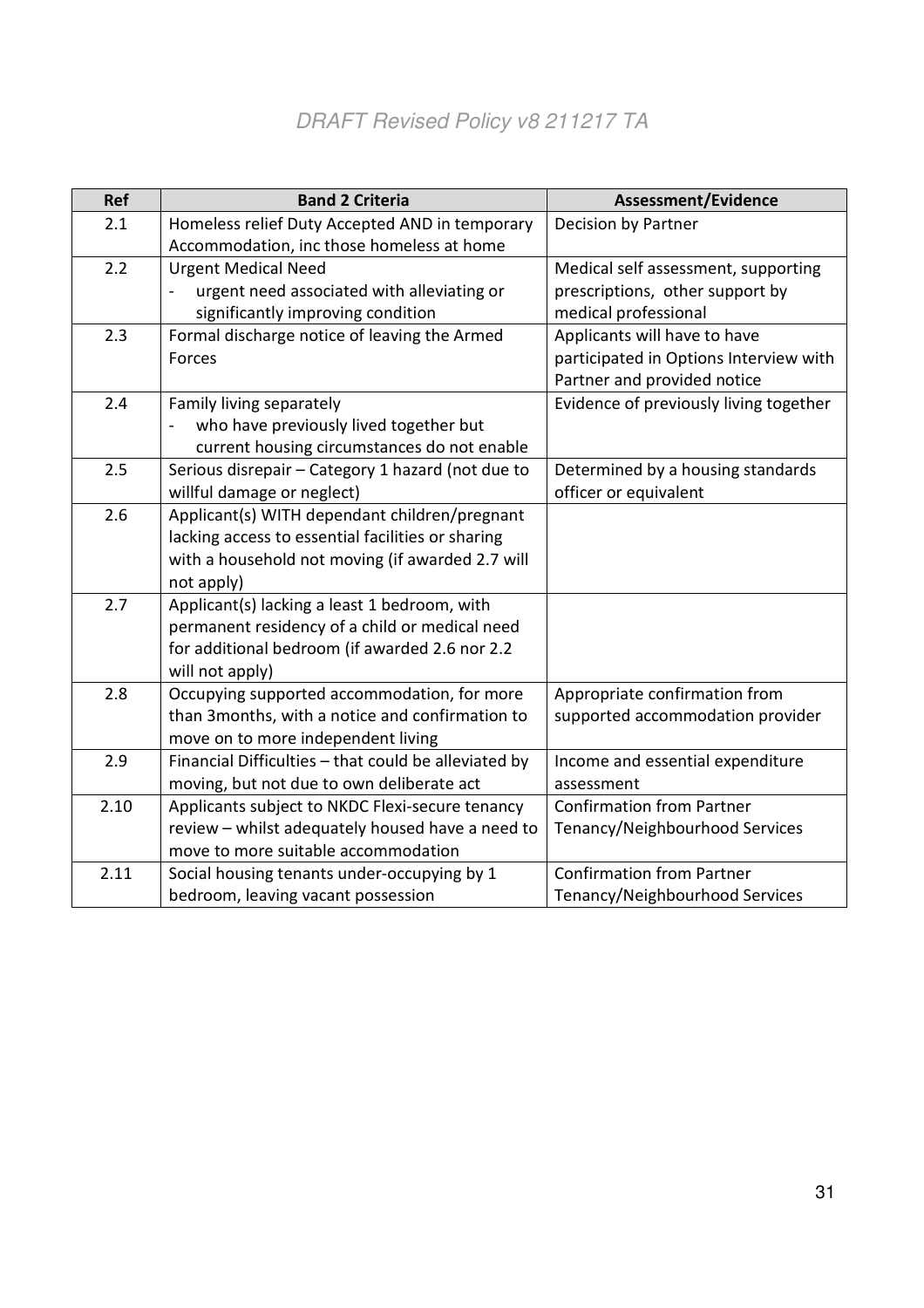| <b>Ref</b> | <b>Band 3 Criteria</b>                              | Assessment/Evidence                 |
|------------|-----------------------------------------------------|-------------------------------------|
| 3.1        | Homeless relief Duty Accepted and Not in            | As determined by Partner            |
|            | <b>Temporary Accommodation</b>                      |                                     |
| 3.2        | Households at risk of homelessness and subject      | As determined by Partner            |
|            | to prevention duty by a Partner                     |                                     |
| 3.3        | Medical Need - confirmed medical condition that     | Medical self assessment, supporting |
|            | would be improved by move to alternative            | prescriptions, other support by     |
|            | accommodation                                       | medical professional                |
| 3.4        | Households with NO dependant children lacking       | Confirmation of household and       |
|            | access to essential facilities or sharing them with | property size, maybe homevisit      |
|            | household no moving (if awarded 3.6 will not        |                                     |
|            | apply)                                              |                                     |
| 3.5        | Welfare Need - to provide or receive support, for   | Support from relevant agency        |
|            | isolated due to lack of transport                   |                                     |
| 3.6        | Lacking 1 bedroom - inc those with regular          | Require confirmation of access from |
|            | overnight access                                    | main guardian                       |
| 3.7        | Employment – to improve access to current           | <b>Employment confirmation</b>      |
|            | permanent employment                                |                                     |
| 3.8        | Moderate disrepair - likely to be assessed as at    | Determined by a housing standards   |
|            | least 1 Category 2 hazard by a Housing Standards    | officer or equivalent               |
|            | officer (not due to willful damage/neglect)         |                                     |

| <b>Ref</b> | <b>Band 4 Criteria</b>                             | <b>Assessment/Evidence</b>          |
|------------|----------------------------------------------------|-------------------------------------|
| 4.1        | Adequately housed                                  | No evidence of priority as detailed |
|            |                                                    | above                               |
| 4.2        | Intentionally Homeless - both priority and non-    | As determined by Partner            |
|            | priority need, but otherwise meets eligibility     |                                     |
|            | criteria and not considered a non-qualifying       |                                     |
|            | person                                             |                                     |
| 4.3        | In housing need but deliberately worsened their    | As determined by Partner            |
|            | circumstances, time limited for 6 months from      |                                     |
|            | effective banding date                             |                                     |
| 4.4        | In housing need but have made 2 unreasonable       | As determined by Partner            |
|            | refusals of offer, time limited for 6months from   |                                     |
|            | last unreasonable refusal                          |                                     |
| 4.5        | In housing need but considered financially able to | As determined by Partner            |
|            | resolve their housing needs                        |                                     |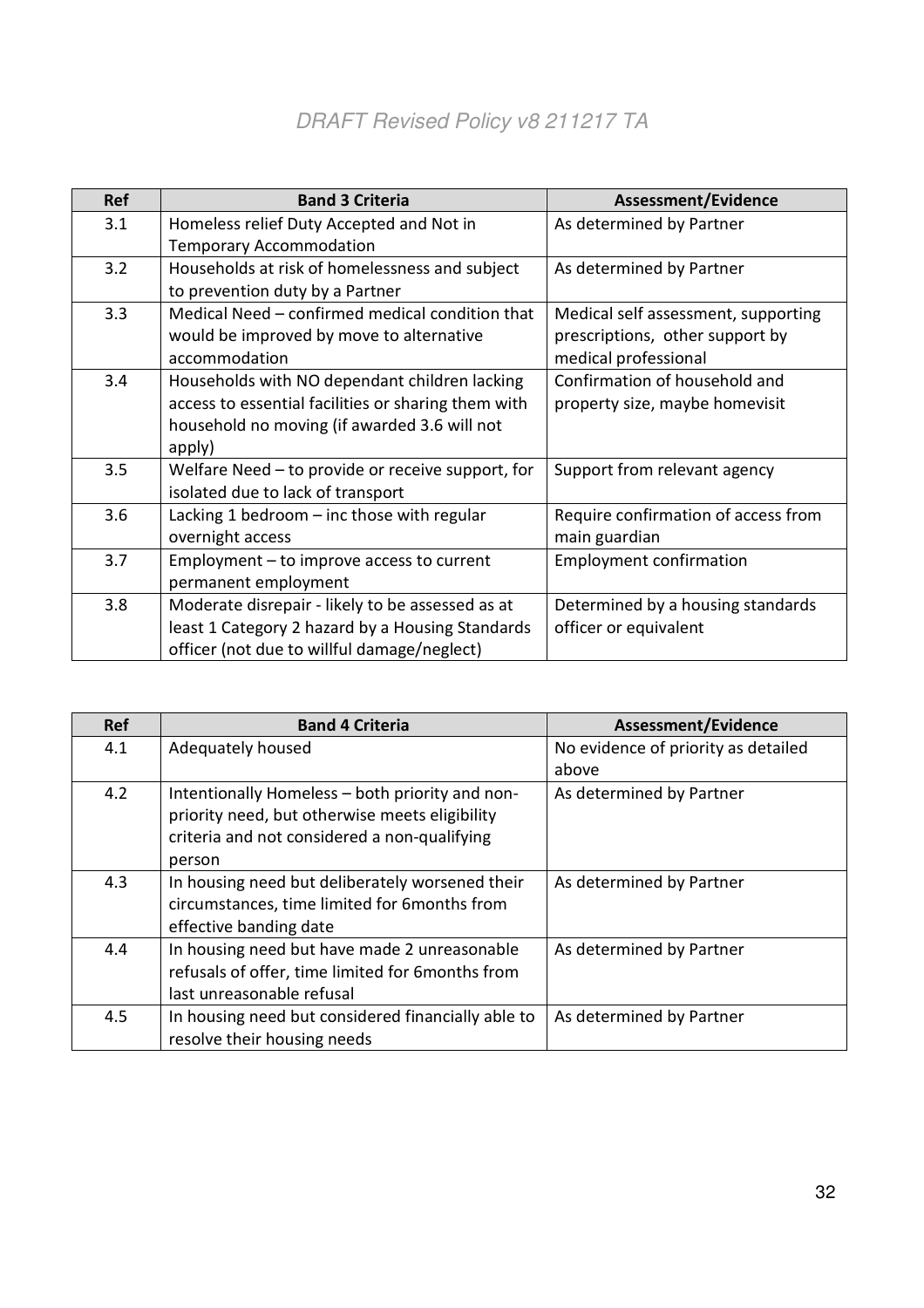# **Appendix C**

# Property Eligibility – City of Lincoln

Please note that eligibility WILL differ between partners and landlords, please check individual vacancy adverts for full eligibility criteria for individual properties. A child is 15 or under for the purposes of this Lettings Policy and whom permanently resides with the applicant on a full time basis.

If the household has no under 16s permanently full time living with the applicant they are not entitled to a house and instead normally only be considered for a flat

| <b>Property Types:</b><br>Bedsits, Flats, Maisonette, and<br>Houses | Bedsit       | Flat | House | Flat           | Vlaisonette | House | Flat | Maisonette | House                   | House | House | House |
|---------------------------------------------------------------------|--------------|------|-------|----------------|-------------|-------|------|------------|-------------------------|-------|-------|-------|
| <b>No of Bedrooms</b>                                               | $\mathbf{1}$ |      |       | $\overline{2}$ |             | 3     |      |            | $\overline{\mathbf{A}}$ | 5     | 6     |       |
| Single person                                                       | Υ            | Y    | Υ     |                |             |       |      |            |                         |       |       |       |
| couple                                                              |              | Y    | Y     |                |             |       |      |            |                         |       |       |       |
| Single/couple pregnant                                              |              |      |       | Y              | Y           | Y     |      |            |                         |       |       |       |
| Single/couple no children but access to<br>children                 |              | Y    | Y     |                |             |       |      |            |                         |       |       |       |
| Household with 1 child                                              |              |      |       | Υ              | Y           | Y     |      |            |                         |       |       |       |
| Household with 2 children same gender;                              |              |      |       |                |             |       |      |            |                         |       |       |       |
| both under 18<br>$\bullet$                                          |              |      |       | Υ              | Υ           | Υ     |      |            |                         |       |       |       |
| one under 18 and one over 18<br>$\bullet$                           |              |      |       |                |             |       | Y    | Υ          | Y                       |       |       |       |
| $\bullet$<br>Both over 18                                           |              |      |       |                |             |       | Y    | Y          |                         |       |       |       |
| Households with 2 children different<br>genders;                    |              |      |       |                |             |       |      |            |                         |       |       |       |
| both under 10<br>$\bullet$                                          |              |      |       | Y              | Y           | Y     |      |            |                         |       |       |       |
| one under 10 and one over 10<br>$\bullet$                           |              |      |       |                |             |       | Υ    | Y          | Y                       |       |       |       |
| both over 10<br>$\bullet$                                           |              |      |       |                |             |       | Y    | Y          | Y                       |       |       |       |
| Households with 3 children                                          |              |      |       |                |             |       | Y    | Y          | Y                       |       |       |       |
| Households with 4 children                                          |              |      |       |                |             |       | Y    | Y          | Y                       | Y     |       |       |
| Households with 5 children                                          |              |      |       |                |             |       |      |            |                         | Y     | Y     |       |
| Households with 6 children or more                                  |              |      |       |                |             |       |      |            |                         | Υ     | Y     | Y     |
| Sharing adults (not partners) or families<br>with adult children    |              |      |       | Υ              | Y           |       |      |            |                         |       |       |       |
| 2 people (2 adults or single person +adult<br>child)                |              |      |       | Υ              | Y           |       |      |            |                         |       |       |       |
| -3 people (couple + 1 adult child)                                  |              |      |       | Υ              | Y           |       |      |            |                         |       |       |       |
| -3 people (single person + 2 adult<br>children)                     |              |      |       |                |             |       | Y    | Y          |                         |       |       |       |
| -4 people (couple + 2 adult children)                               |              |      |       |                |             |       | Y    | Υ          |                         |       |       |       |
| -4 people (single person + 3 adult<br>children)                     |              |      |       |                |             |       | Y    | Y          |                         |       |       |       |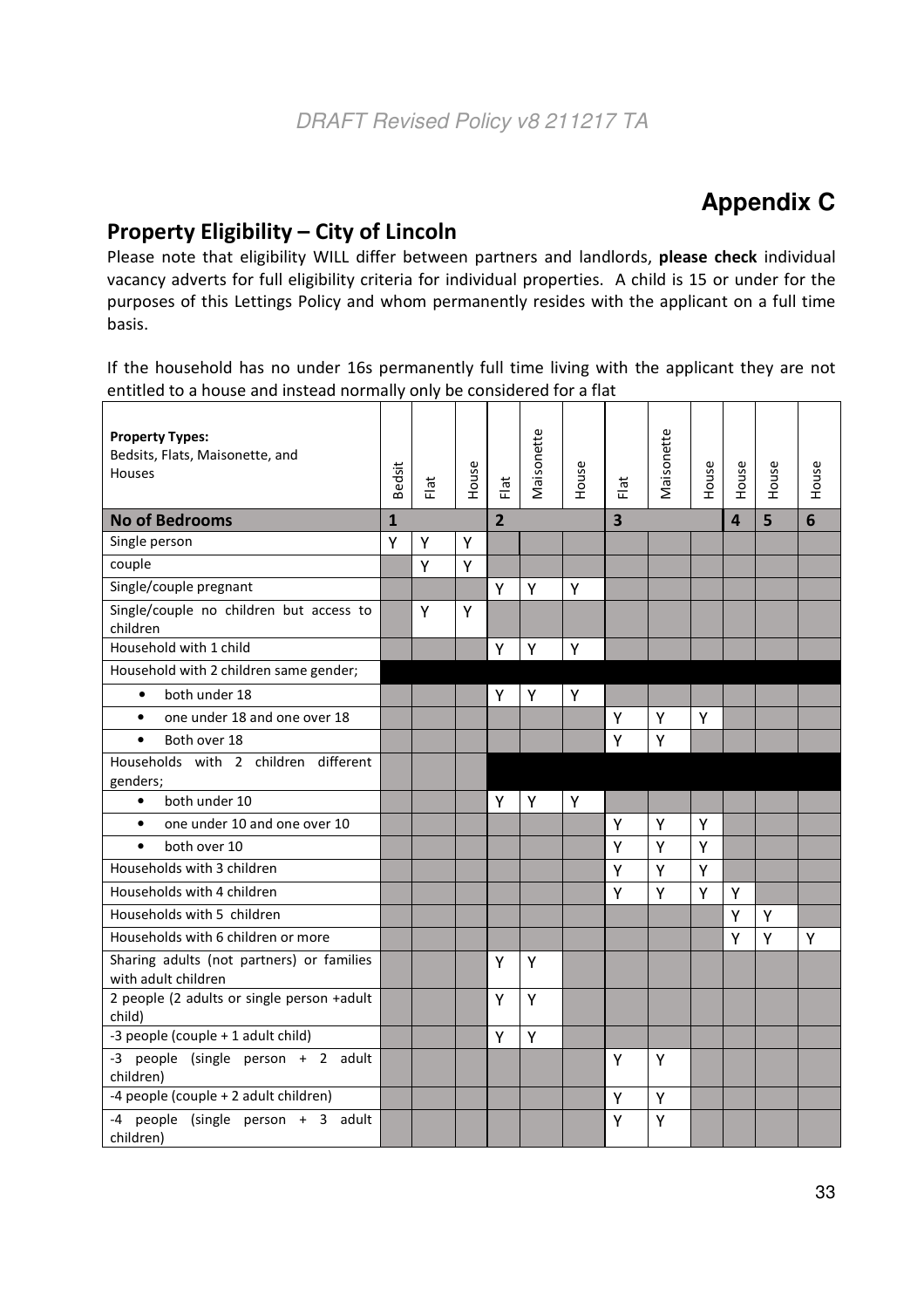| <b>Bedroom</b>                                                                  |                 |                      |                 | כי                   |                 |                      |  |
|---------------------------------------------------------------------------------|-----------------|----------------------|-----------------|----------------------|-----------------|----------------------|--|
| <b>Property Type</b>                                                            | <b>Bungalow</b> | Ground<br>floor flat | <b>Bungalow</b> | Ground<br>floor flat | <b>Bungalow</b> | Ground<br>floor flat |  |
| with<br>Single/couple<br>18-59<br>aged<br>medical need                          | v               | ◡                    |                 |                      |                 |                      |  |
| Couple with medical need for ground<br>floor and a need for an extra<br>bedroom |                 |                      |                 | v                    |                 |                      |  |
| Single/couple aged 18-59 with no<br>medical need                                |                 |                      |                 |                      |                 |                      |  |
| Single/couple aged 60+                                                          |                 | v                    |                 |                      |                 |                      |  |
| Families with medical needs                                                     |                 |                      |                 |                      |                 | v                    |  |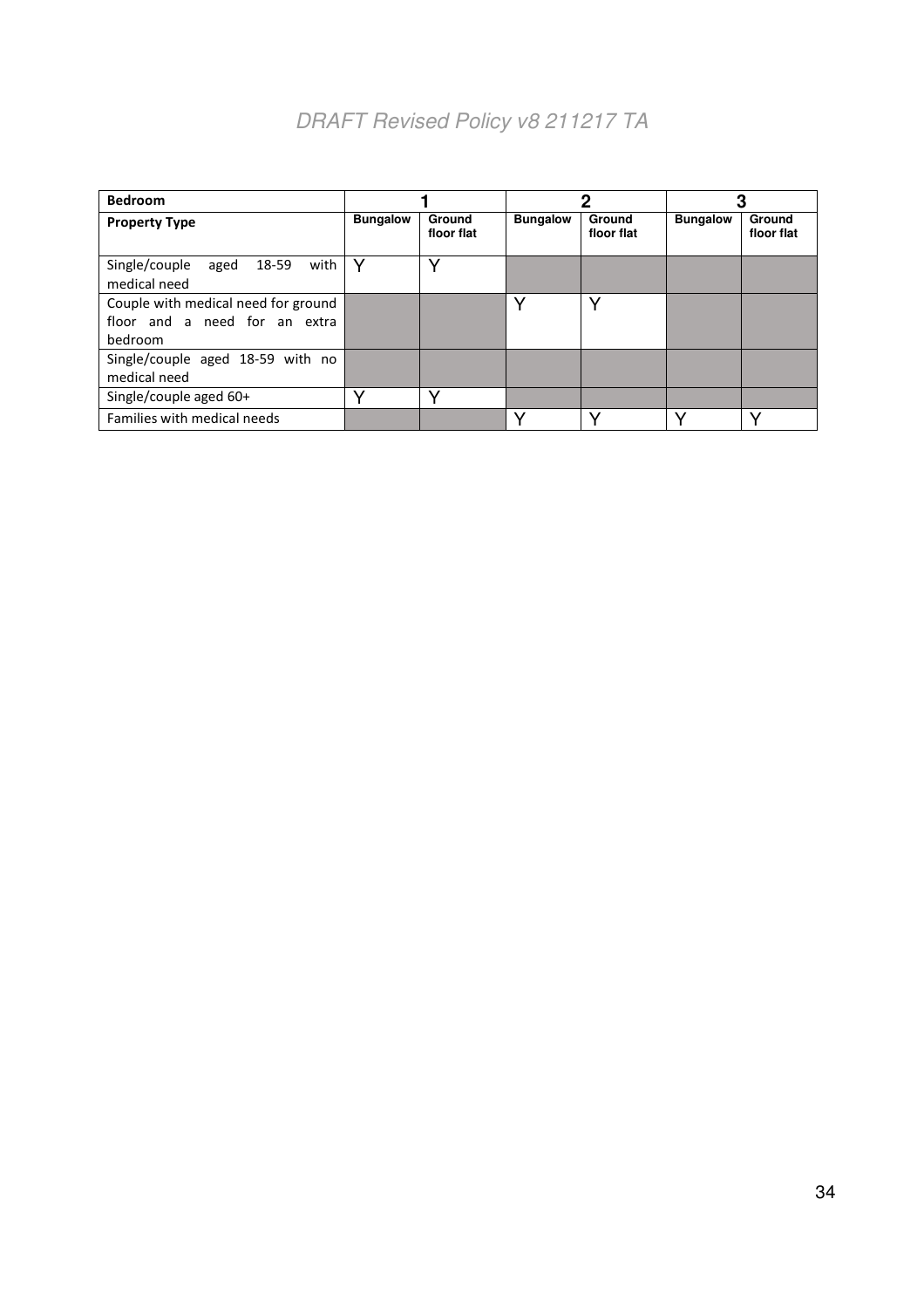# Appendix D

## Property Eligibility – North Kesteven

Please note that eligibility WILL differ between partners and landlords, please check individual vacancy adverts for full eligibility criteria for individual properties. A child is 15 or under for the purposes of this Lettings Policy and whom permanently resides with the applicant on a full time basis.

If the household has no under 16s permanently full time living with the applicant they are not entitled to a house and instead normally only be considered for a flat.

Those households that are not permanently occupying all bedrooms will be subject to affordability assessments.

| <b>Property Types:</b><br>Bedsits, Flats, Maisonette, and<br><b>Houses</b> | Bedsit       | Flat | House | Flat                    | Maisonette              | House | Flat                    | Maisonette              | House                   | House          | House | House |
|----------------------------------------------------------------------------|--------------|------|-------|-------------------------|-------------------------|-------|-------------------------|-------------------------|-------------------------|----------------|-------|-------|
| <b>No of Bedrooms</b>                                                      | $\mathbf{1}$ |      |       | $\overline{2}$          |                         |       | 3                       |                         |                         | $\overline{4}$ | 5     | 6     |
| Single person                                                              | Y            | Y    | Y     | Y                       |                         |       |                         |                         |                         |                |       |       |
| Couple                                                                     |              | Y    | Ÿ     | Y                       | Y                       |       |                         |                         |                         |                |       |       |
| Single/couple - pregnant                                                   |              |      |       | $\overline{\mathsf{Y}}$ | $\overline{\mathsf{Y}}$ | Y     |                         |                         |                         |                |       |       |
| Single/couple - no children but access to<br>children                      |              | Y    | Y     | $\overline{\mathsf{Y}}$ | $\overline{\mathsf{Y}}$ |       |                         |                         |                         |                |       |       |
| Household with 1 child                                                     |              |      |       | Ý                       | Y                       | Y     |                         |                         |                         |                |       |       |
| Household with 2 children same gender:                                     |              |      |       |                         |                         |       |                         |                         |                         |                |       |       |
| both under 18<br>$\bullet$                                                 |              |      |       | Y                       | Y                       | Y     |                         |                         |                         |                |       |       |
| one under 18 and one over 18<br>$\bullet$                                  |              |      |       | Ý                       | Y                       | Y     | Y                       | Y                       | Y                       |                |       |       |
| $\bullet$<br>Both over 18                                                  |              |      |       |                         | $\overline{\mathsf{Y}}$ | Ÿ     | $\overline{\mathsf{Y}}$ |                         |                         |                |       |       |
| Households with 2 children different<br>genders:                           |              |      |       |                         |                         |       |                         |                         |                         |                |       |       |
| both under 10<br>$\bullet$                                                 |              |      |       | Y                       | Y                       | Y     |                         |                         |                         |                |       |       |
| one under 10 and one over 10<br>$\bullet$                                  |              |      |       |                         |                         |       | Y                       | Υ                       | Y                       |                |       |       |
| both over 10<br>$\bullet$                                                  |              |      |       |                         |                         |       | Υ                       | Y                       | Y                       |                |       |       |
| Households with 3 children                                                 |              |      |       |                         |                         |       | Y                       | Y                       | Y                       |                |       |       |
| Households with 4 children                                                 |              |      |       |                         |                         |       | Ÿ                       | $\overline{\mathsf{Y}}$ | $\overline{\mathsf{Y}}$ | Ý              |       |       |
| Households with 5 children                                                 |              |      |       |                         |                         |       |                         |                         |                         | Ý              | Y     |       |
| Households with 6+ children                                                |              |      |       |                         |                         |       |                         |                         |                         | Ý              |       | Y     |
| Sharing adults (not partners) or families<br>with adult children;          |              |      |       | Y                       | Y                       |       |                         |                         |                         |                |       |       |
| 2 people (2 adults or single person +adult<br>child)                       |              |      |       | Y                       | Y                       |       |                         |                         |                         |                |       |       |
| -3 people (couple + 1 adult child)                                         |              |      |       | Ý                       | Y                       |       |                         |                         |                         |                |       |       |
| -3 people (single person + 2 adult<br>children)                            |              |      |       |                         |                         |       | Y                       | Y                       |                         |                |       |       |
| -4 people (couple + 2 adult children)                                      |              |      |       |                         |                         |       | Y                       | Υ                       |                         |                |       |       |
| -4 people (single person + 3 adult<br>children)                            |              |      |       |                         |                         |       | $\overline{\mathsf{Y}}$ | Ÿ                       |                         |                |       |       |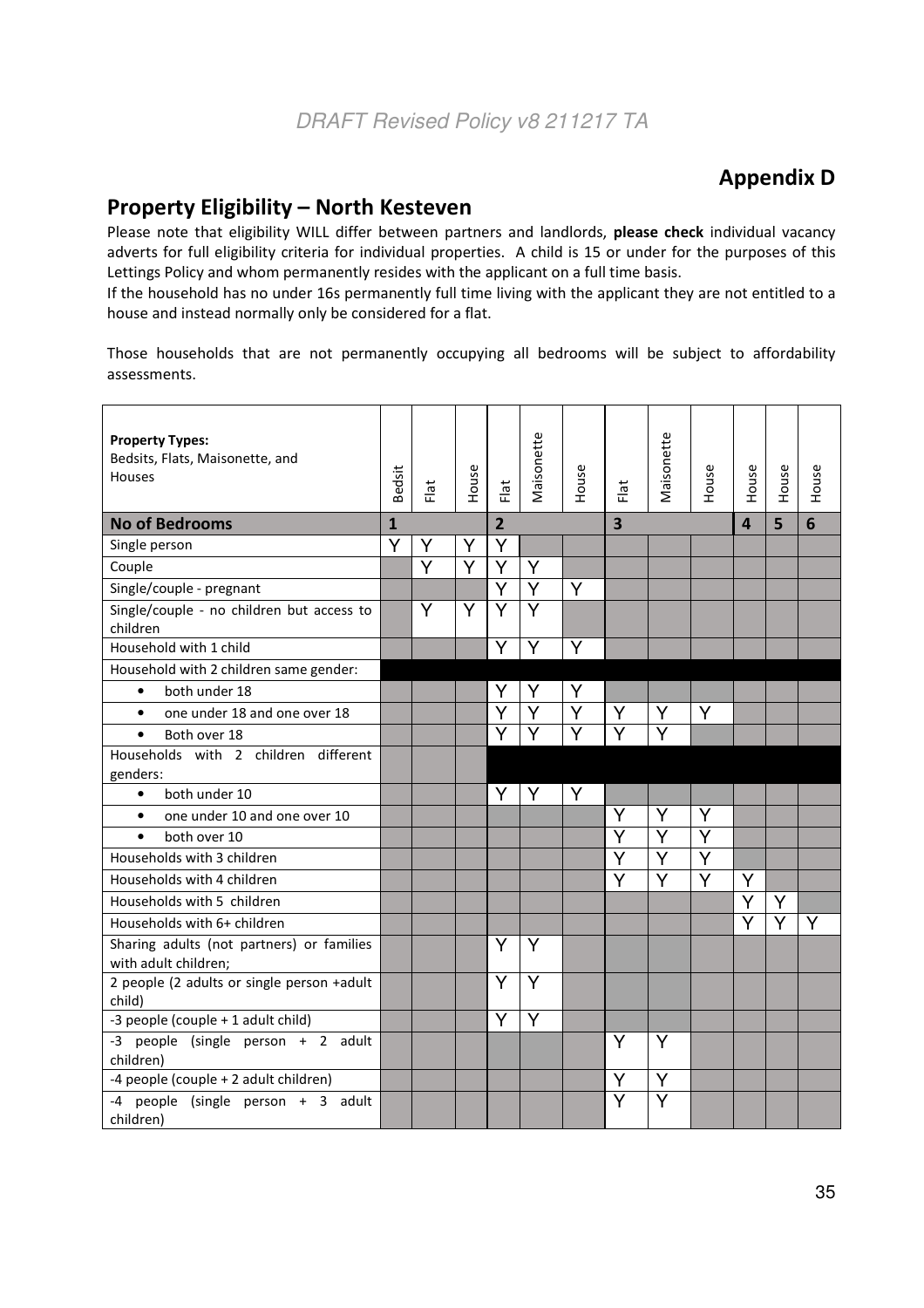# DRAFT Revised Policy v8 211217 TA

| <b>Property Type</b>                         | <b>Bungalow</b> | Ground<br>floor<br>flat | <b>Bungalow</b> | Ground<br>floor<br>flat | <b>Bungalow</b> | <b>Ground</b><br>floor flat |
|----------------------------------------------|-----------------|-------------------------|-----------------|-------------------------|-----------------|-----------------------------|
| <b>No of Bedrooms</b>                        |                 |                         | $\mathbf 2$     |                         | 3               |                             |
| Single/couple aged 18-59 with medical need   |                 | Υ                       |                 |                         |                 |                             |
| for Ground floor                             |                 |                         |                 |                         |                 |                             |
| Single/couple aged 18-59 with specific need  | Y               | Y                       |                 |                         |                 |                             |
| for bungalow                                 |                 |                         |                 |                         |                 |                             |
| Couple with medical need for ground floor    |                 |                         |                 | Υ                       |                 |                             |
| and a need for an extra bedroom              |                 |                         |                 |                         |                 |                             |
| Couple with specific need for bungalow and   |                 |                         | Υ               | Y                       |                 |                             |
| a need for an extra bedroom                  |                 |                         |                 |                         |                 |                             |
| Single/couple aged 18-59 with no medical     |                 | Υ                       |                 |                         |                 |                             |
| need (but will rank lower than those who     |                 |                         |                 |                         |                 |                             |
| need ground floor)                           |                 |                         |                 |                         |                 |                             |
| Single/couple aged 60+                       | Y               | Y                       |                 |                         |                 |                             |
| Families with medical need for ground floor  |                 |                         |                 | Y                       |                 | Y                           |
| Families with no ground floor need (but will |                 |                         |                 | Y                       |                 | Y                           |
| rank lower than those who need ground        |                 |                         |                 |                         |                 |                             |
| floor)                                       |                 |                         |                 |                         |                 |                             |
| Families with specific need for bungalow     |                 |                         | Υ               | Y                       | Υ               | Υ                           |
| Group with at least 1 aged 60+               |                 |                         | Υ               | Y                       | Y               | Y                           |
| Group all aged under 60 with ground floor    |                 |                         |                 | Υ                       |                 | Y                           |
| need                                         |                 |                         |                 |                         |                 |                             |
| Group all aged under 60 with specific need   |                 |                         | Υ               | Y                       | Υ               | Υ                           |
| for bungalow                                 |                 |                         |                 |                         |                 |                             |
| Group all aged under 60 with no ground       |                 |                         |                 | Υ                       |                 | Υ                           |
| floor need (but will rank lower than those   |                 |                         |                 |                         |                 |                             |
| who need ground floor)                       |                 |                         |                 |                         |                 |                             |